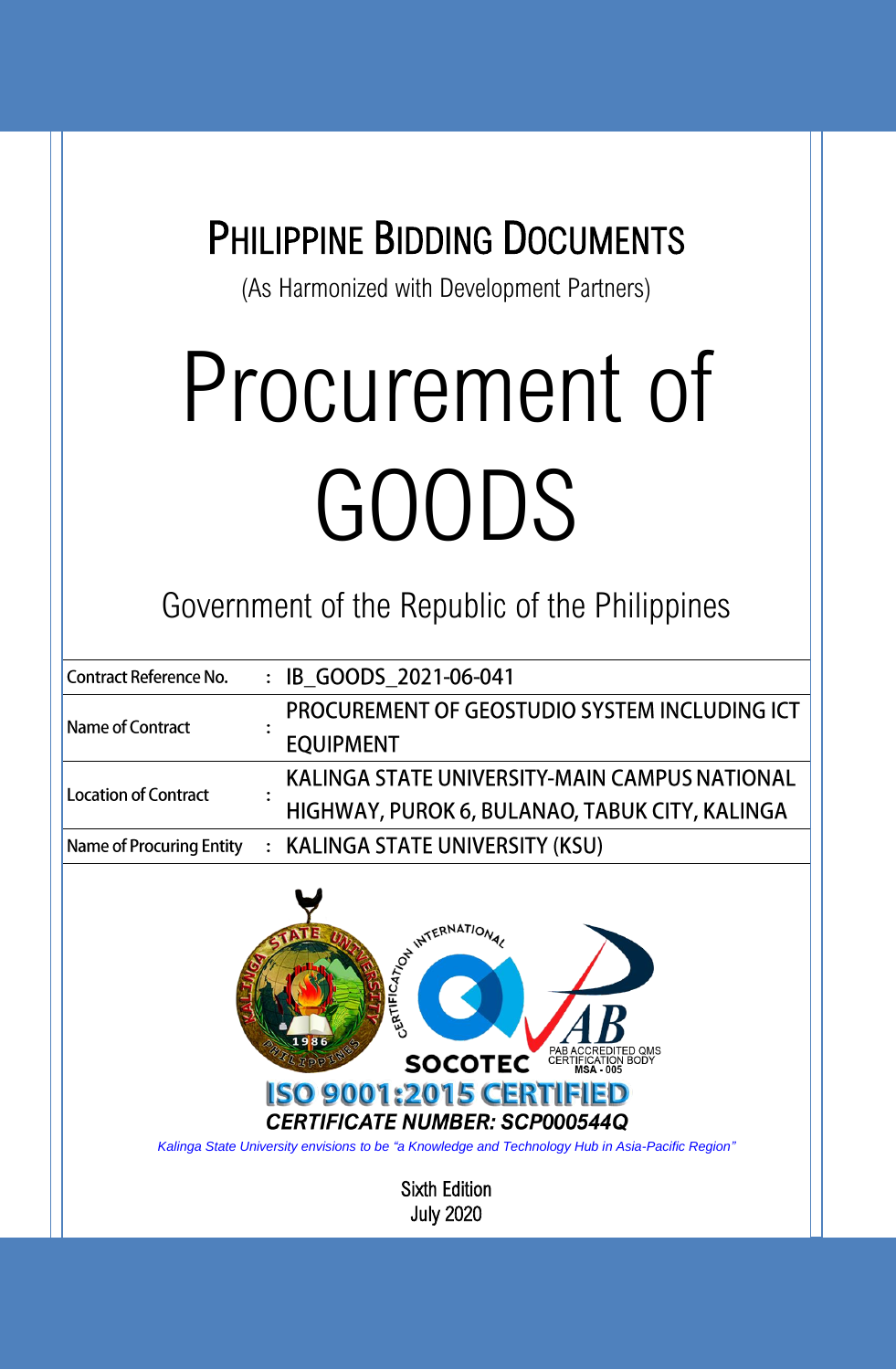



### Table of Contents

| 1.  |                                                                    | $\overline{7}$ |
|-----|--------------------------------------------------------------------|----------------|
| 2.  |                                                                    | $\overline{7}$ |
| 3.  |                                                                    | 7              |
| 4.  | Corrupt, Fraudulent, Collusive, and Coercive Practices             | 7              |
| 5.  |                                                                    | 7              |
| 6.  |                                                                    | 8              |
| 7.  |                                                                    | 8              |
| 8.  |                                                                    | 8              |
| 9.  | Clarification and Amendment of Bidding Documents                   | 8              |
| 10. | Documents comprising the Bid: Eligibility and Technical Components | 8              |
| 11. |                                                                    | 8              |
| 12. |                                                                    | 9              |
| 13. |                                                                    | 9              |
| 14. |                                                                    | 9              |
| 15. |                                                                    | 9              |
| 16. |                                                                    | 9              |
| 17. |                                                                    | 10             |
| 18. |                                                                    | 10             |
| 19. |                                                                    | 10             |
| 20. |                                                                    | 10             |
| 21. |                                                                    | 10             |
|     |                                                                    |                |
|     |                                                                    |                |
| 1.  |                                                                    | 14             |
| 2.  |                                                                    | 14             |
| 3.  |                                                                    | 14             |
| 4.  |                                                                    | 14             |
| 5.  |                                                                    | 14             |
| 6.  |                                                                    | 14             |
|     |                                                                    |                |
|     |                                                                    |                |
|     |                                                                    |                |
|     |                                                                    |                |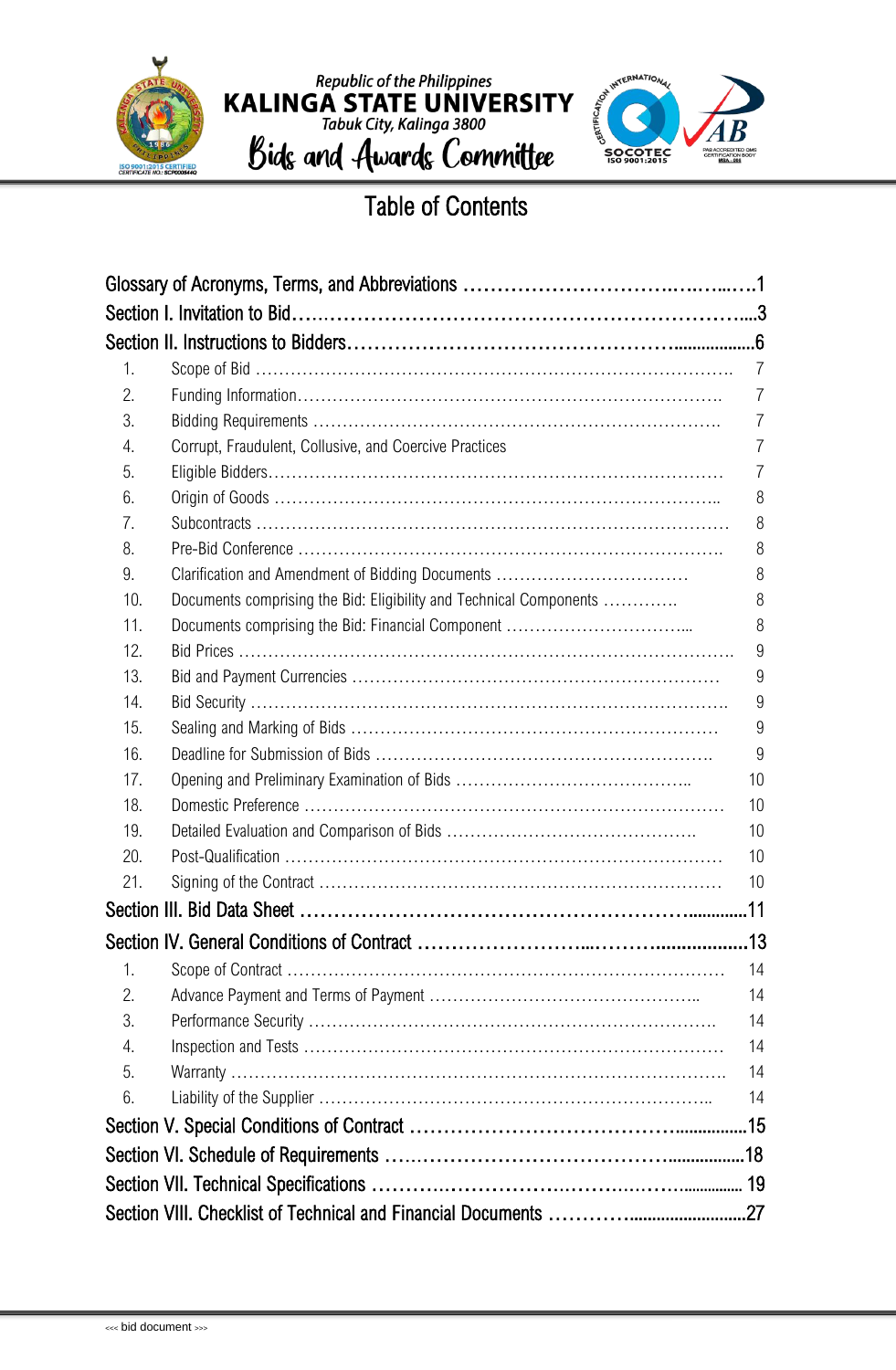

### <span id="page-2-0"></span>*Glossary of Acronyms, Terms, and Abbreviations*

- ABC Approved Budget for the Contract.
- BAC Bids and Awards Committee.
- Bid A signed offer or proposal to undertake a contract submitted by a bidder in response to and in consonance with the requirements of the bidding documents. Also referred to as *Proposal* and *Tender.* (2016 revised IRR, Section 5[c])
- Bidder Refers to a contractor, manufacturer, supplier, distributor and/or consultant who submits a bid in response to the requirements of the Bidding Documents. (2016 revised IRR, Section 5[d])
- Bidding Documents The documents issued by the Procuring Entity as the bases for bids, furnishing all information necessary for a prospective bidder to prepare a bid for the Goods, Infrastructure Projects, and/or Consulting Services required by the Procuring Entity. (2016 revised IRR, Section 5[e])
- BIR Bureau of Internal Revenue.
- BSP Bangko Sentral ng Pilipinas.
- Consulting Services Refer to services for Infrastructure Projects and other types of projects or activities of the GOP requiring adequate external technical and professional expertise that are beyond the capability and/or capacity of the GOP to undertake such as, but not limited to: (i) advisory and review services; (ii) pre-investment or feasibility studies; (iii) design; (iv) construction supervision; (v) management and related services; and (vi) other technical services or special studies. (2016 revised IRR, Section 5[i])
- CDA Cooperative Development Authority.
- Contract Refers to the agreement entered into between the Procuring Entity and the Supplier or Manufacturer or Distributor or Service Provider for procurement of Goods and Services; Contractor for Procurement of Infrastructure Projects; or Consultant or Consulting Firm for Procurement of Consulting Services; as the case may be, as recorded in the Contract Form signed by the parties, including all attachments and appendices thereto and all documents incorporated by reference therein.
- CIF Cost Insurance and Freight.
- CIP Carriage and Insurance Paid.
- CPI Consumer Price Index.
- DDP Refers to the quoted price of the Goods, which means "delivered duty paid."
- DTI Department of Trade and Industry.
- $EXW Ex$  works.
- FCA "Free Carrier" shipping point.
- FOB "Free on Board" shipping point.
- Foreign-funded Procurement or Foreign-Assisted Project- Refers to procurement whose funding source is from a foreign government, foreign or international financing institution as specified in the Treaty or International or Executive Agreement. (2016 revised IRR, Section 5[b]).
- **Framework Agreement** Refers to a written agreement between a procuring entity and a supplier or service provider that identifies the terms and conditions, under which specific purchases, otherwise known as "Call-Offs," are made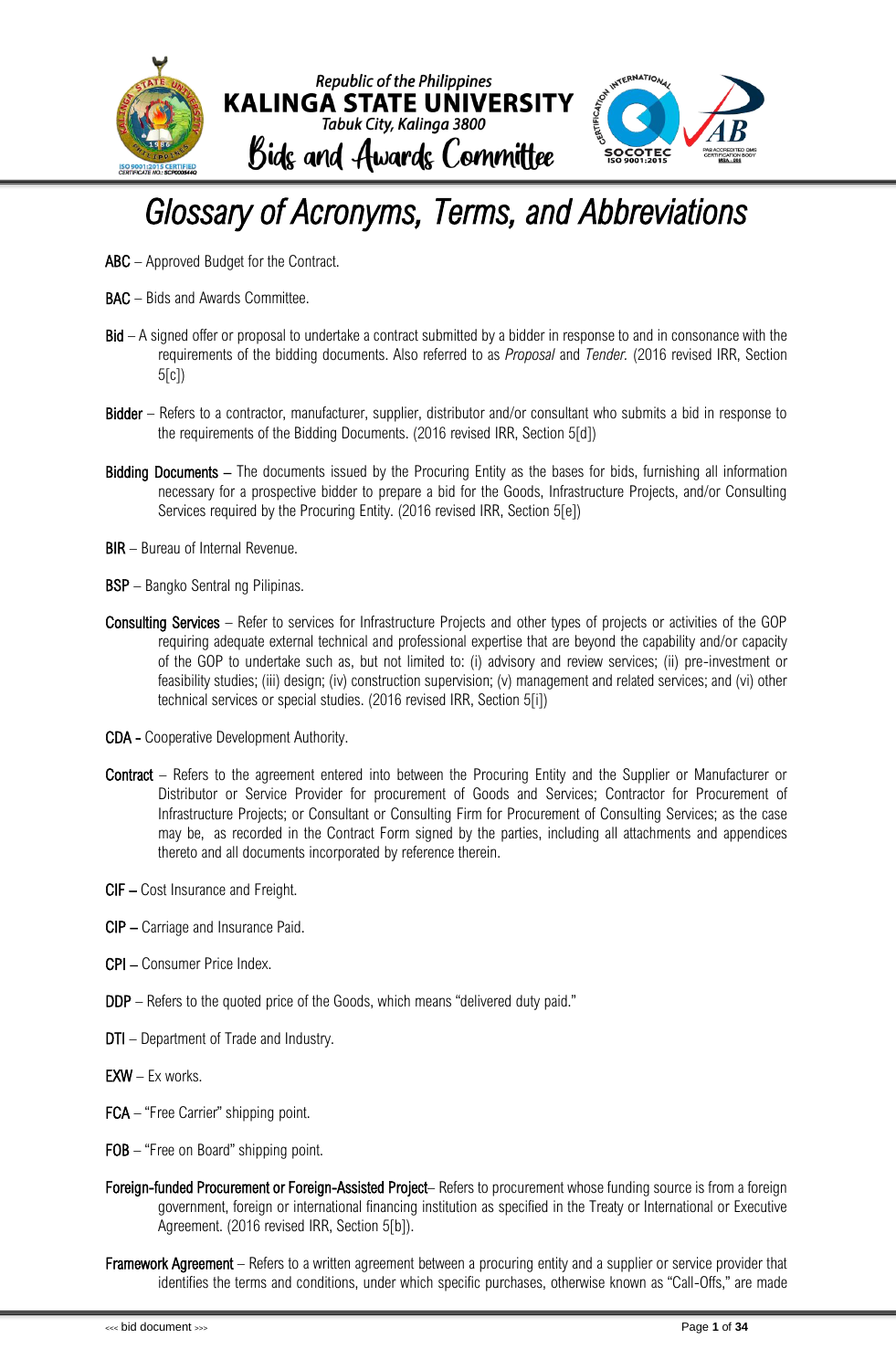

for the duration of the agreement. It is in the nature of an option contract between the procuring entity and the bidder(s) granting the procuring entity the option to either place an order for any of the goods or services identified in the Framework Agreement List or not buy at all, within a minimum period of one (1) year to a maximum period of three (3) years. (GPPB Resolution No. 27-2019)

- GFI Government Financial Institution.
- GOCC Government-owned and/or –controlled corporation.
- Goods Refer to all items, supplies, materials, and general support services, except Consulting Services and Infrastructure Projects, which may be needed in the transaction of public businesses or in the pursuit of any government undertaking, project, or activity, whether in the nature of the Equipment, furniture, stationery, materials for construction, or personal property of any kind, including non-personal or contractual services such as the repair and maintenance of Equipment and furniture, as well as trucking, hauling, janitorial, security, and related or analogous services, as well as procurement of materials and supplies provided by the Procuring Entity for such services. The term "related" or "analogous services" shall include, but is not limited to, lease or purchase of office space, media advertisements, health maintenance services, and other services essential to the operation of the Procuring Entity. (2016 revised IRR, Section 5[r])
- GOP Government of the Philippines.
- GPPB Government Procurement Policy Board.
- INCOTERMS International Commercial Terms.
- Infrastructure Projects Include the construction, improvement, rehabilitation, demolition, repair, restoration, or maintenance of roads and bridges, railways, airports, seaports, communication facilities, civil works components of information technology projects, irrigation, flood control, and drainage, water supply, sanitation, sewerage, and solid waste management systems, shore protection, energy/power, and electrification facilities, national buildings, school buildings, hospital buildings, and other related construction projects of the government. Also referred to as *civil works or works*. (2016 revised IRR, Section 5[u])
- LGUs Local Government Units.
- NFCC Net Financial Contracting Capacity.
- NGA National Government Agency.
- PhilGEPS Philippine Government Electronic Procurement System.
- Procurement Project refers to a specific or identified procurement covering goods, infrastructure project, or consulting services. A Procurement Project shall be described, detailed, and scheduled in the Project Procurement Management Plan prepared by the agency, which shall be consolidated in the procuring entity's Annual Procurement Plan. (GPPB Circular No. 06-2019 dated 17 July 2019)
- PSA Philippine Statistics Authority.
- SEC Securities and Exchange Commission.
- SLCC Single Largest Completed Contract.
- Supplier refers to a citizen, or any corporate body or commercial company duly organized and registered under the laws where it is established, habitually established in business, and engaged in the manufacture or sale of the merchandise or performance of the general services covered by his bid. (Item 3.8 of GPPB Resolution No. 13- 2019, dated 23 May 2019). Supplier, as used in these Bidding Documents, may likewise refer to a distributor, manufacturer, contractor, or consultant.

UN – United Nations.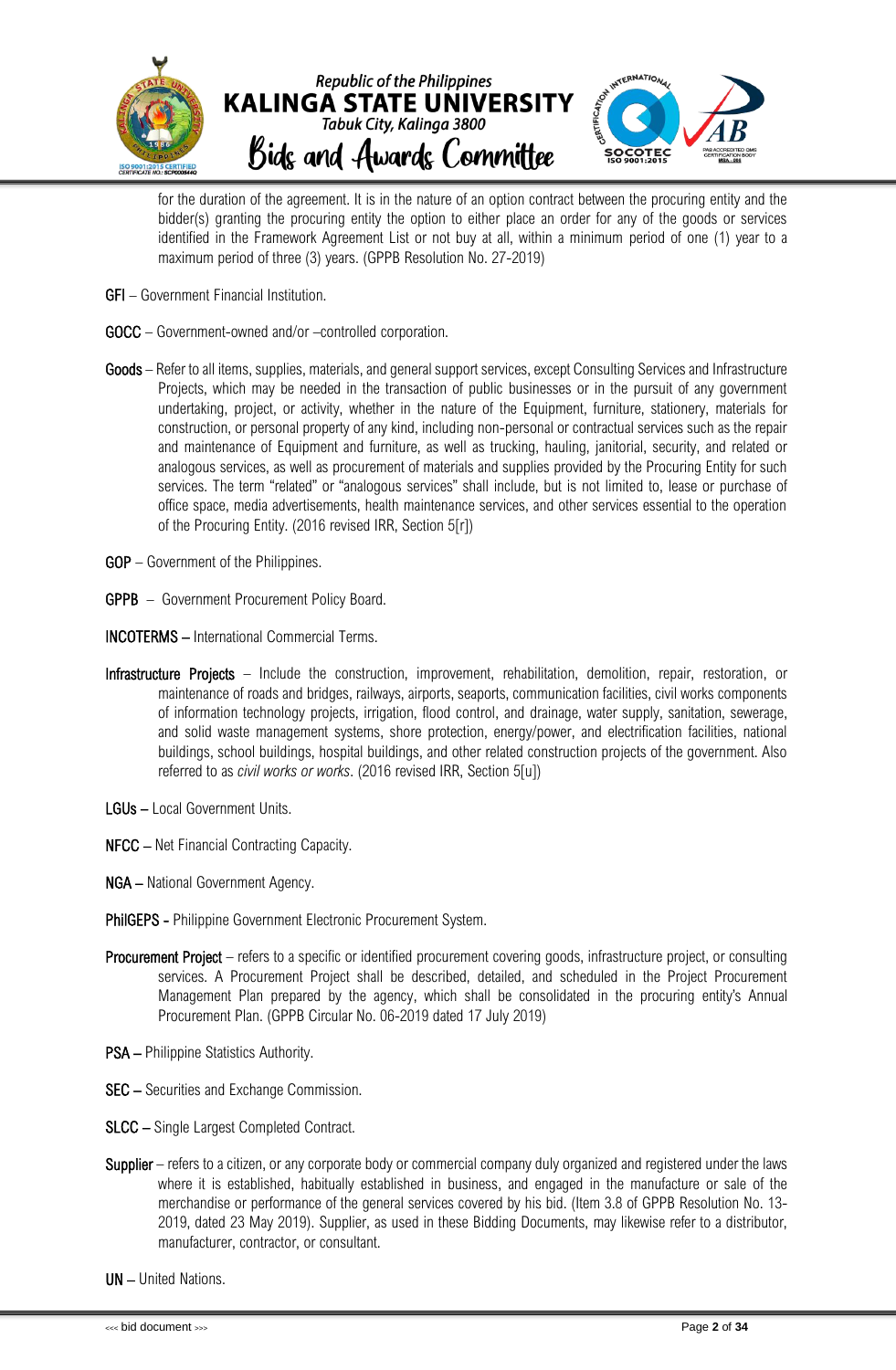<span id="page-4-0"></span>



### *Section I. Invitation to Bid*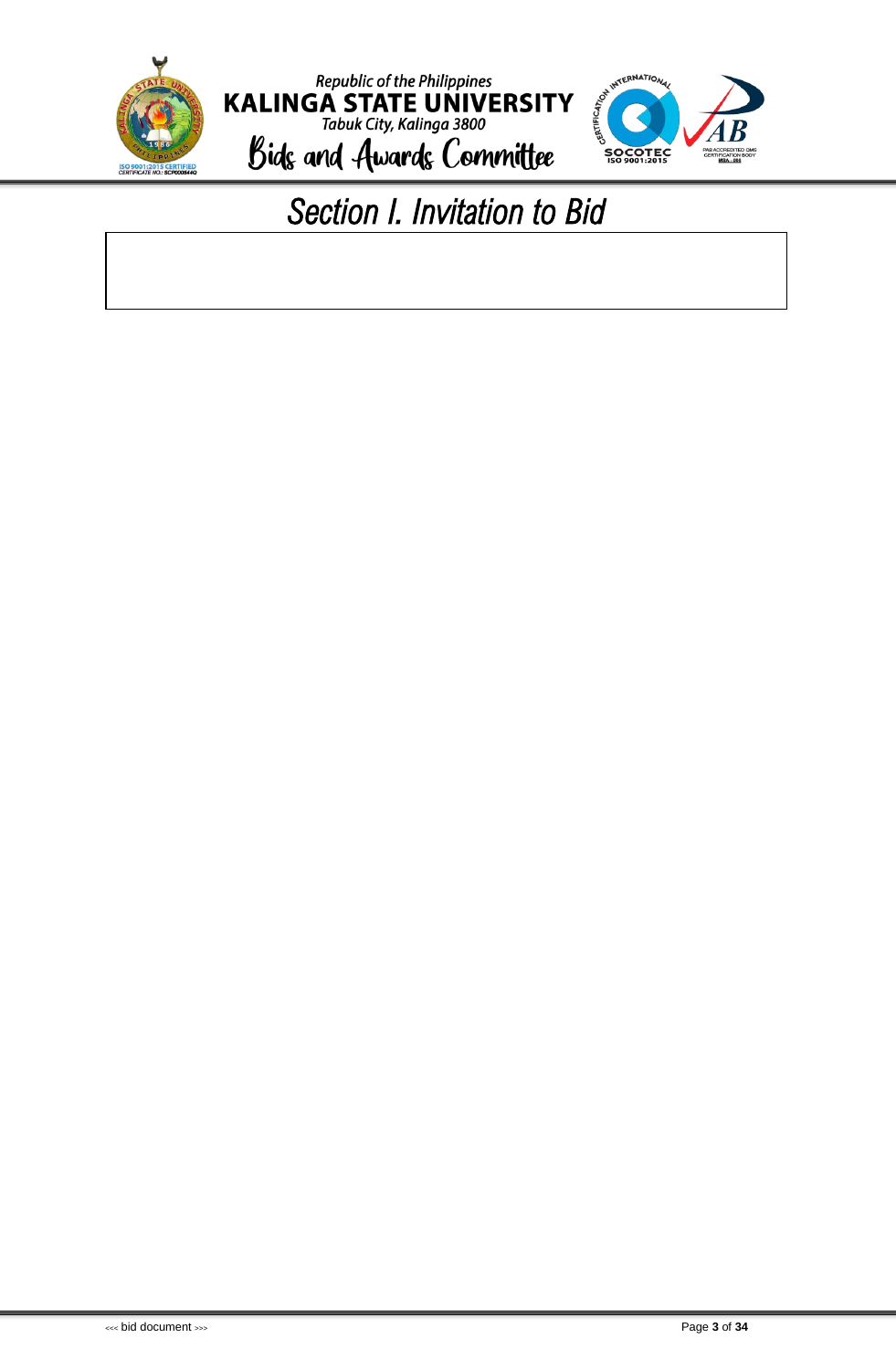

### INVITATION TO BID FOR PROCUREMENT OF GEOSTUDIO SYSTEM INCLUDING ICT EQUIPMENT

- 1. The Kalinga State University, through the Trust Receipt Fund for CY 2021, intends to apply the sum of Three Million, Two Hundred Seventy-Eight Thousand, Five Hundred Philippine Pesos (Php 3,278,500.00) being the ABC to payments under the contract for Procurement of GeoStudio System including ICT Equipment/ IB\_Goods\_2021-06-041*.* Bids received in excess of the ABC shall be automatically rejected at bid opening.
- 2. The Kalinga State University now invites bids for the above Procurement Project. Deliveries of the Goods is required by sixty calendar days (60 cd) upon receipt of the Purchase Order. Bidders should have completed, within five (5) years from the date of submission and receipt of bids, a contract similar to the Project. The description of an eligible bidder is contained in the Bidding Documents, particularly in Section II (Instructions to Bidders).
- 3. Bidding will be conducted through open competitive bidding procedures using a non-discretionary "*pass/fail*" criterion as specified in 2016 revised Implementing Rules and Regulations (IRR) of Republic Act (RA) No. 9184.

Bidding is restricted to Filipino citizens/sole proprietorships, partnerships, or organizations with at least sixty percent (60%) interest or outstanding capital stock belonging to citizens of the Philippines, and to citizens or organizations of a country the laws or regulations of which grant similar rights or privileges to Filipino citizens, pursuant to RA No. 5183.

- 4. Prospective Bidders may obtain further information from Kalinga State University and inspect the Bidding Documents at the address given below during *office hours from 9 am to 4 pm*.
- 5. A complete set of Bidding Documents may be acquired by interested Bidders on June 15, 2021 (Tuesday) until 10 am of July 5, 2021 (Monday) from the given address and websites below, *and upon payment of the applicable fee for the Bidding Documents, pursuant to the latest Guidelines issued by the GPPB, in the amount of Five Thousand Philippine Pesos (Php 5,000.00).* The Procuring Entity shall allow the bidder to present its proof of payment for the fees *either in person or through electronic means.*
- 6. The Kalinga State University will hold a Pre-Bid Conference on June 23, 2021 (Wednesday), 10 am at the BAC Conference Room, Procurement Management Office, Administration Building, KSU-Main Campus, National Highway, Purok 6, Bulanao, Tabuk City, Kalinga, and/or through video conferencing or webcasting via Google Meet Platform at the link: meet.google.com/jea-fwzo-vhn, which shall be open to prospective bidders.
- 7. Bids must be duly received by the BAC Secretariat through manual submission at the office address indicated below, on or before 10 am on July 5, 2021 (Monday). Late bids shall not be accepted.
- 8. All Bids must be accompanied by a bid security in any of the acceptable forms and in the amount stated in **ITB** Clause 14.
- 9. Bid opening shall be on 10:01 am on July 5, 2021 (Monday) at the given address below and/or via Google Meet Platform at the link: meet.google.com/ivc-vygg-nep. Bids will be opened in the presence of the bidders' representatives who choose to attend the activity.
- 10. Bidders should comply with the applicable provisions of Section 23.4.1.1 of 2016 Revised IRR of R.A. 9184 (Eligibility Criteria for Procurement of Goods) and with a modified set of requirements integrating eligibility documents and criteria for procurement of goods as provided in Annex D of the 2016 revised IRR of RA No. 9184.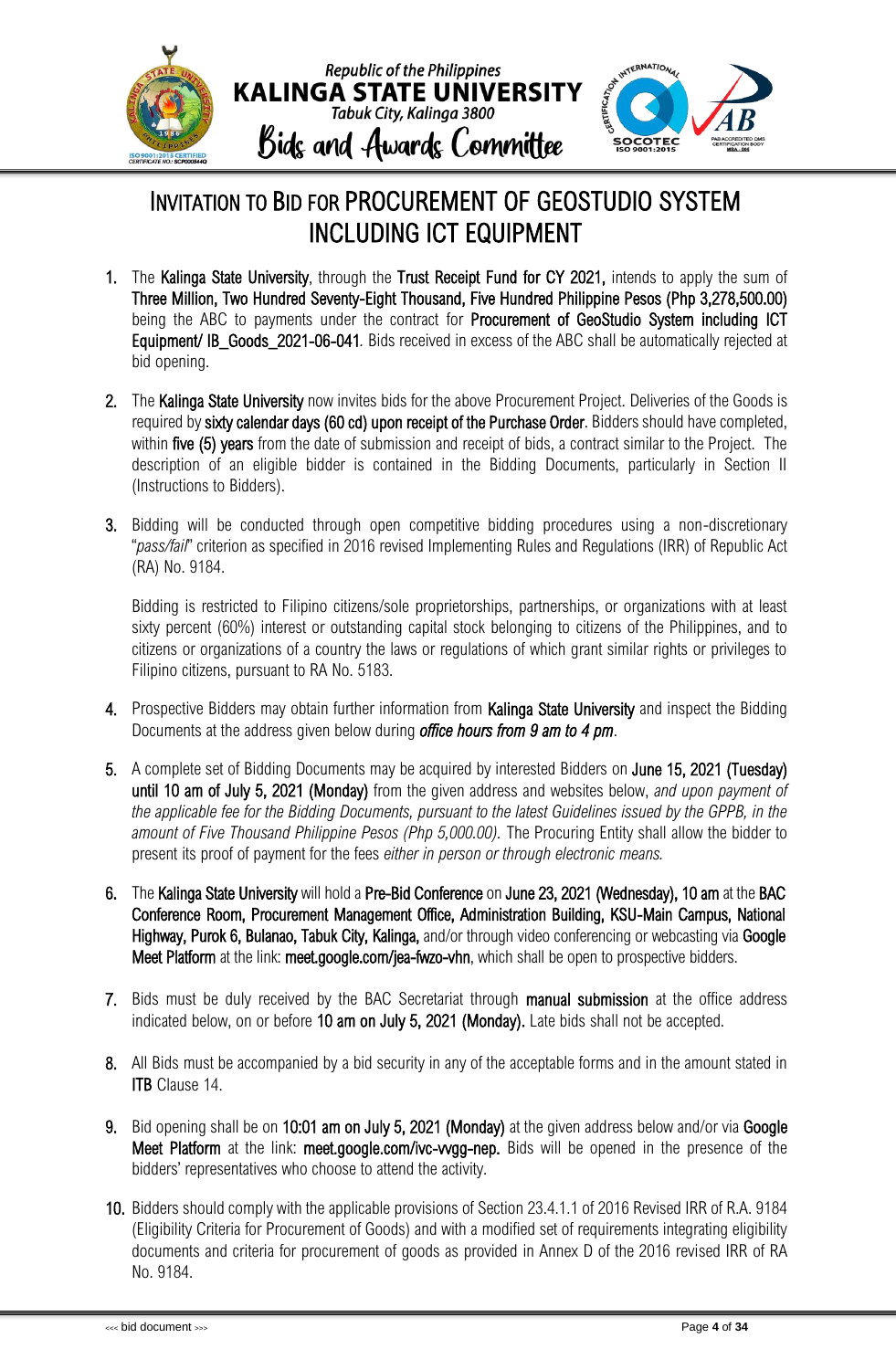

- 11. The Kalinga State University reserves the right to reject any and all bids, declare a failure of bidding, or not award the contract at any time prior to contract award in accordance with Sections 35.6 and 41 of the 2016 revised IRR of RA No. 9184, without thereby incurring any liability to the affected bidder or bidders.
- 12. For further information, please refer to:

Ronaldo B. Daluping BAC Secretariat Procurement Management Office Kalinga State University-Main Campus Administration Building, National Highway, Purok 6, Bulanao, Tabuk City, Kalinga 3800 [procurementservice\\_bac@ksu.edu.ph](mailto:procurementservice_bac@ksu.edu.ph)  (074) 627-5321 <https://ksu.edu.ph/>

13. You may visit the following websites:

For downloading of Bidding Documents: [https://ksu.edu.ph/bid/procurement-geostudio](https://ksu.edu.ph/bid/procurement-geostudio-system-including-ict-equipment)[system-including-ict-equipment](https://ksu.edu.ph/bid/procurement-geostudio-system-including-ict-equipment)

June 15, 2021

(Sgd) EDNA P. YUMOL, CPA, PhD BAC Chairperson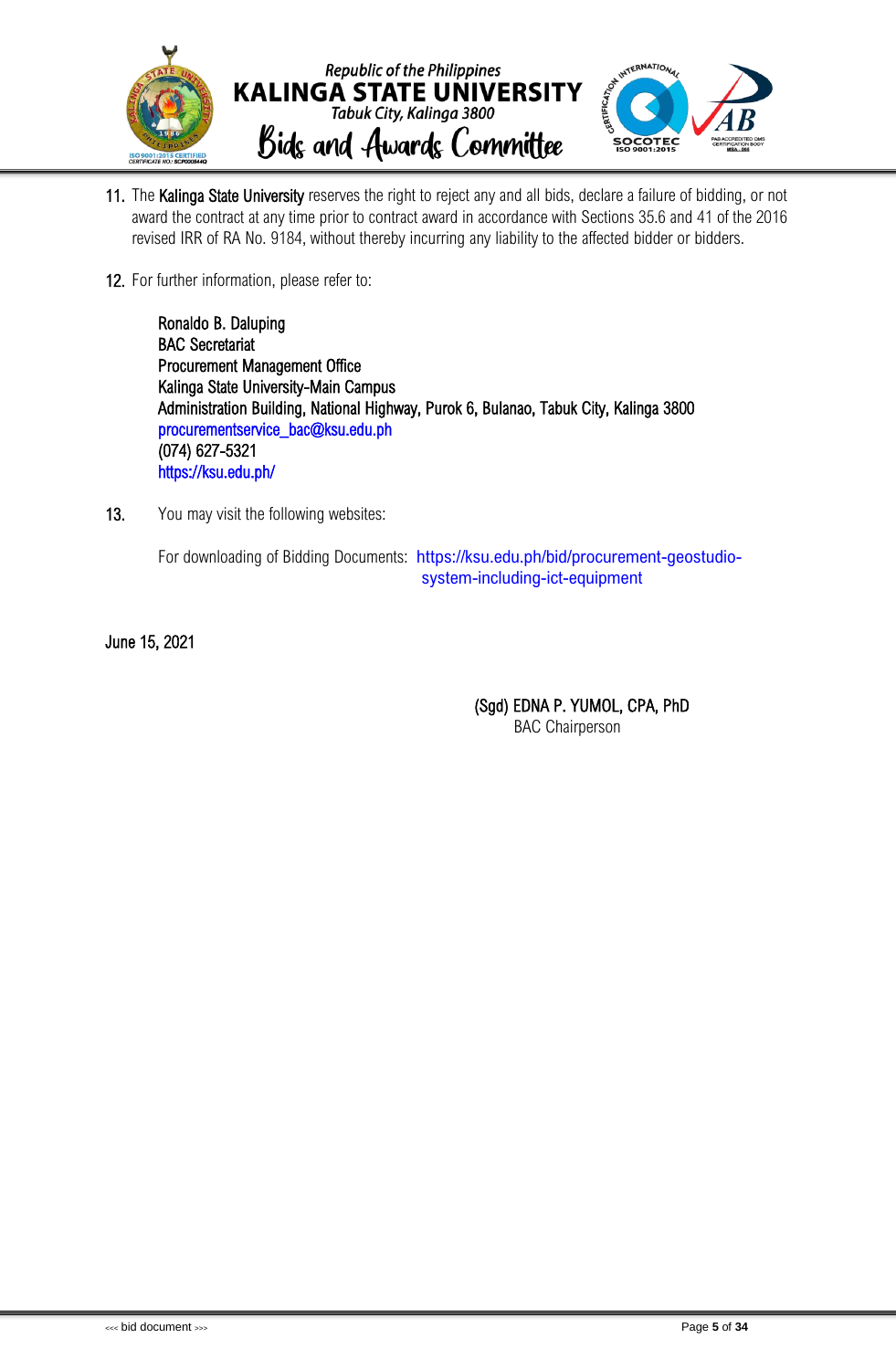

### <span id="page-7-0"></span>*Section II. Instructions to Bidders*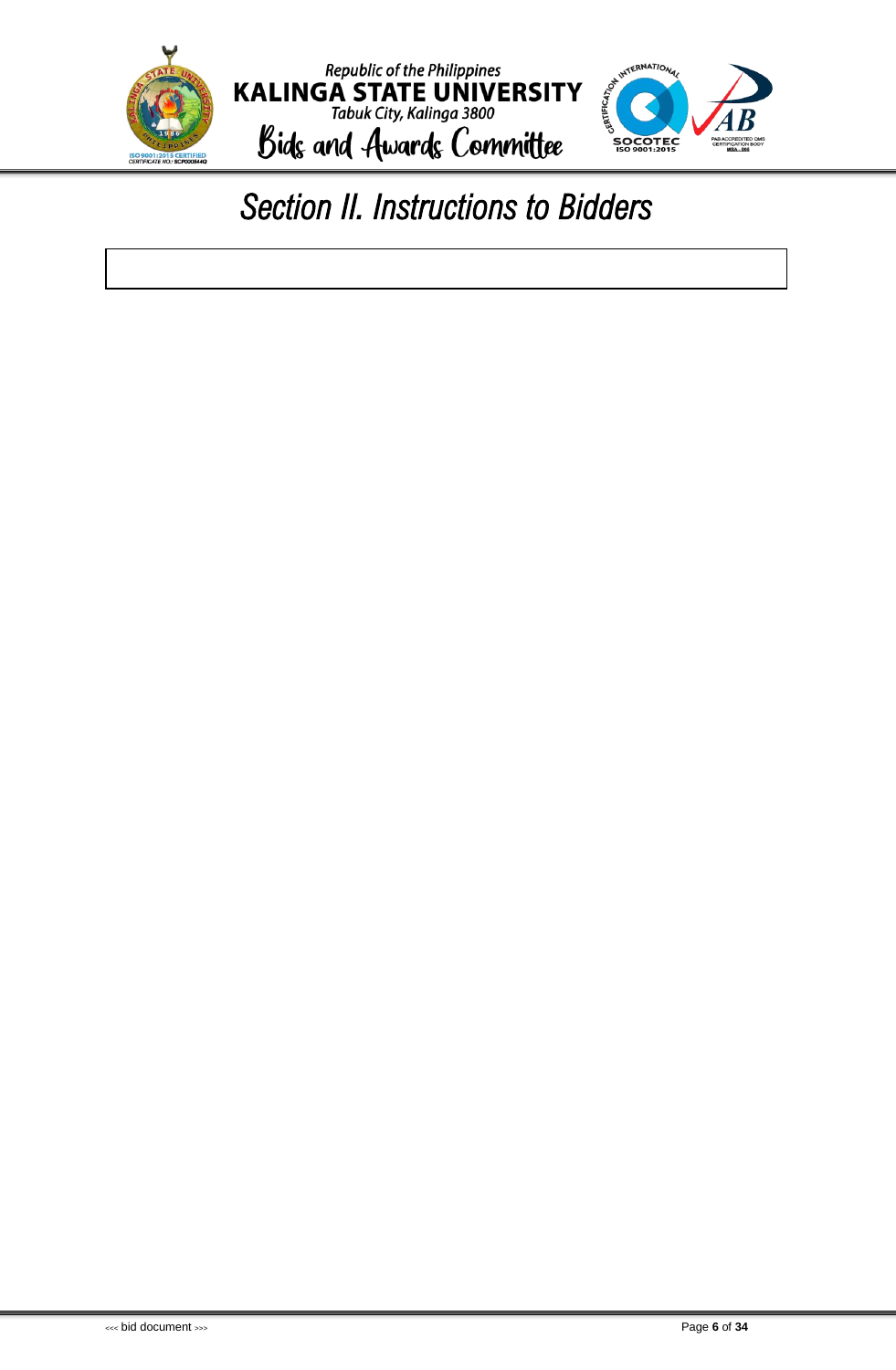



### <span id="page-8-0"></span>1. Scope of Bid

The Procuring Entity, Kalinga State University, wishes to receive Bids for the Procurement of GeoStudio System including ICT Equipment, with identification number IB\_Goods\_2021-06-041.

The Procurement Project (referred to herein as "Project") is composed of **one (1) Lot**, the details of which are described in Section VII (Technical Specifications).

### <span id="page-8-1"></span>2. Funding Information

- 2.1. The GOP, through the source of funding as indicated below for CY 2021 in the amount of Three Million, Two Hundred Seventy-Eight Thousand, Five Hundred Philippine Pesos (Php 3,278,500.00)
- 2.2. The source of funding is:

### Trust Receipt Fund for CY 2021.

### <span id="page-8-2"></span>3. Bidding Requirements

The Bidding for the Project shall be governed by all the provisions of RA No. 9184 and its 2016 revised IRR, including its Generic Procurement Manuals and associated policies, rules, and regulations as the primary source thereof, while the herein clauses shall serve as the secondary source thereof.

Any amendments made to the IRR and other GPPB issuances shall be applicable only to the ongoing posting, advertisement, or IB by the BAC through the issuance of a supplemental or bid bulletin.

The Bidder, by the act of submitting its Bid, shall be deemed to have verified and accepted the general requirements of this Project, including other factors that may affect the cost, duration, and execution or implementation of the contract, project, or work and examine all instructions, forms, terms, and project requirements in the Bidding Documents.

### <span id="page-8-3"></span>4. Corrupt, Fraudulent, Collusive, and Coercive Practices

The Procuring Entity, as well as the Bidders and Suppliers, shall observe the highest standard of ethics during the procurement and execution of the contract. They or through an agent shall not engage in corrupt, fraudulent, collusive, coercive, and obstructive practices defined under Annex "I" of the 2016 revised IRR of RA No. 9184 or other integrity violations in competing for the Project.

### <span id="page-8-4"></span>5. Eligible Bidders

- 5.1. Only Bids of Bidders found to be legally, technically, and financially capable will be evaluated.
- 5.2. Foreign ownership limited to those allowed under the rules may participate in this Project.
- 5.3. Pursuant to Section 23.4.1.3 of the 2016 revised IRR of RA No.9184, the Bidder shall have an SLCC that is at least one (1) contract similar to the Project the value of which, adjusted to current prices using the PSA's CPI, must be at least equivalent to:
	- a. For the procurement of Expendable Supplies: The Bidder must have completed a single contract that is similar to this Project, equivalent to at least twenty-five percent (25%) of the ABC.
- 5.4. The Bidders shall comply with the eligibility criteria under Section 23.4.1 of the 2016 IRR of RA No. 9184.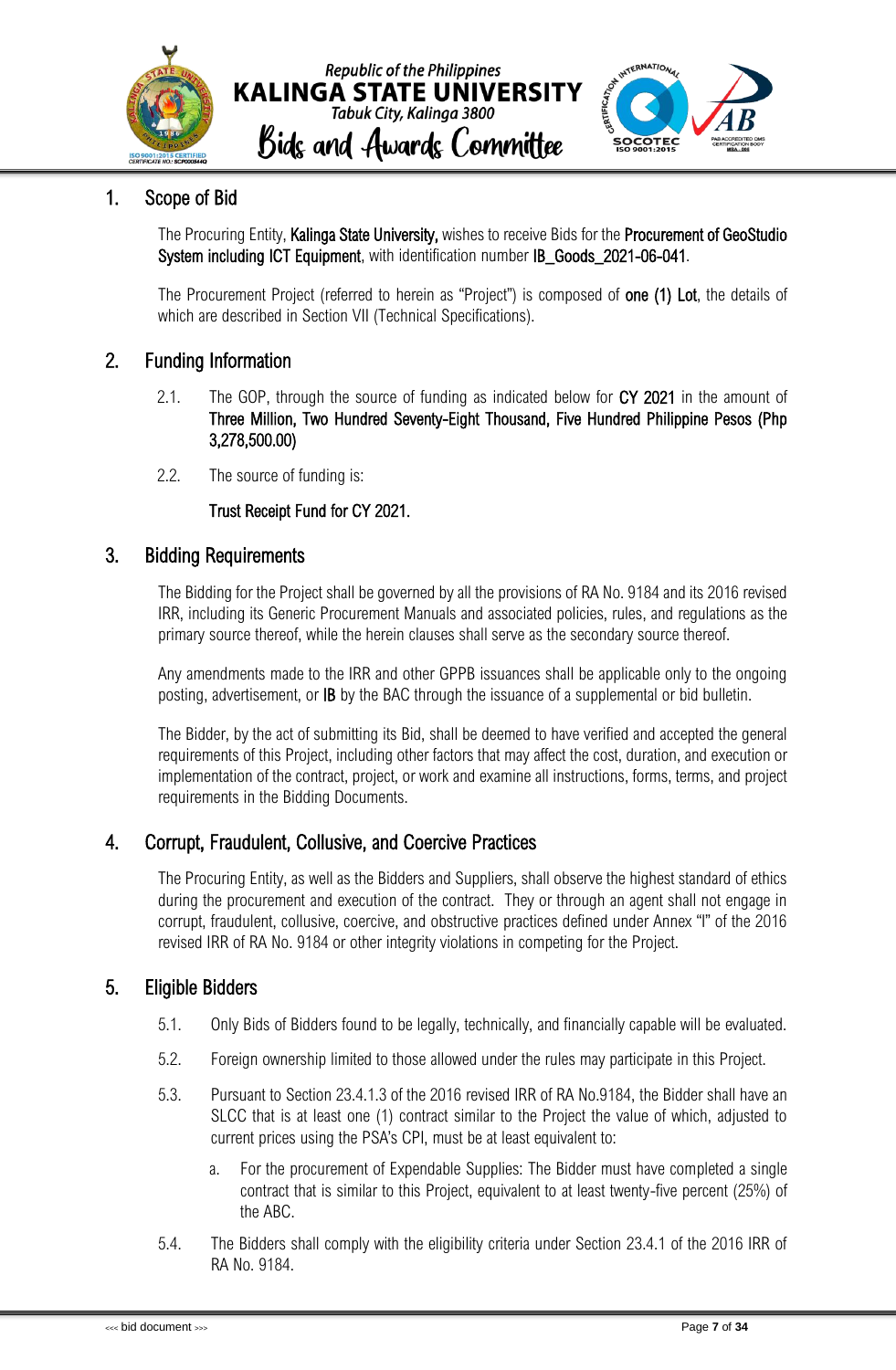



### <span id="page-9-0"></span>6. Origin of Goods

There is no restriction on the origin of goods other than those prohibited by a decision of the UN Security Council taken under Chapter VII of the Charter of the UN, subject to Domestic Preference requirements under ITB Clause 18.

### <span id="page-9-1"></span>7. Subcontracts

7.1. The Bidder may subcontract portions of the Project to the extent allowed by the Procuring Entity as stated herein, but in no case more than twenty percent (20%) of the Project.

The Procuring Entity has prescribed that:

a. Subcontracting is not allowed.

### <span id="page-9-2"></span>8. Pre-Bid Conference

The Procuring Entity will hold a pre-bid conference for this Project on the specified date and time and either at its physical address at BAC Conference Room, Procurement Management Office, Administration Building, KSU-Main Campus, National Highway, Purok 6, Bulanao, Tabuk City, Kalinga, and/or through video conferencing/webcasting as indicated in paragraph 6 of the IB.

### <span id="page-9-3"></span>9. Clarification and Amendment of Bidding Documents

Prospective bidders may request for clarification on and/or interpretation of any part of the Bidding Documents. Such requests must be in writing and received by the Procuring Entity, either at its given address or through electronic mail indicated in the IB, at least ten (10) calendar days before the deadline set for the submission and receipt of Bids.

### <span id="page-9-4"></span>10. Documents comprising the Bid: Eligibility and Technical Components

- 10.1. The first envelope shall contain the eligibility and technical documents of the Bid as specified in Section VIII (Checklist of Technical and Financial Documents).
- 10.2. The Bidder's SLCC, as indicated in ITB Clause 5.3, should have been completed within five (5) **years** prior to the deadline for the submission and receipt of bids.
- 10.3. If the eligibility requirements or statements, the bids, and all other documents for submission to the BAC are in a foreign language other than English, it must be accompanied by a translation in English, which shall be authenticated by the appropriate Philippine foreign service establishment, post, or the equivalent office having jurisdiction over the foreign bidder's affairs in the Philippines. Similar to the required authentication above, for Contracting Parties to the Apostille Convention, only the translated documents shall be authenticated through an apostille pursuant to GPPB Resolution No. 13-2019 dated 23 May 2019. The English translation shall govern, for purposes of interpretation of the bid.

### <span id="page-9-5"></span>11. Documents comprising the Bid: Financial Component

- 11.1. The second bid envelope shall contain the financial documents for the Bid as specified in Section VIII (Checklist of Technical and Financial Documents).
- 11.2. If the Bidder claims preference as a Domestic Bidder or Domestic Entity, a certification issued by DTI shall be provided by the Bidder in accordance with Section 43.1.3 of the 2016 revised IRR of RA No. 9184.
- 11.3. Any bid exceeding the ABC indicated in paragraph 1 of the **IB** shall not be accepted.
- 11.4. For Foreign-funded Procurement, a ceiling may be applied to bid prices provided the conditions are met under Section 31.2 of the 2016 revised IRR of RA No. 9184.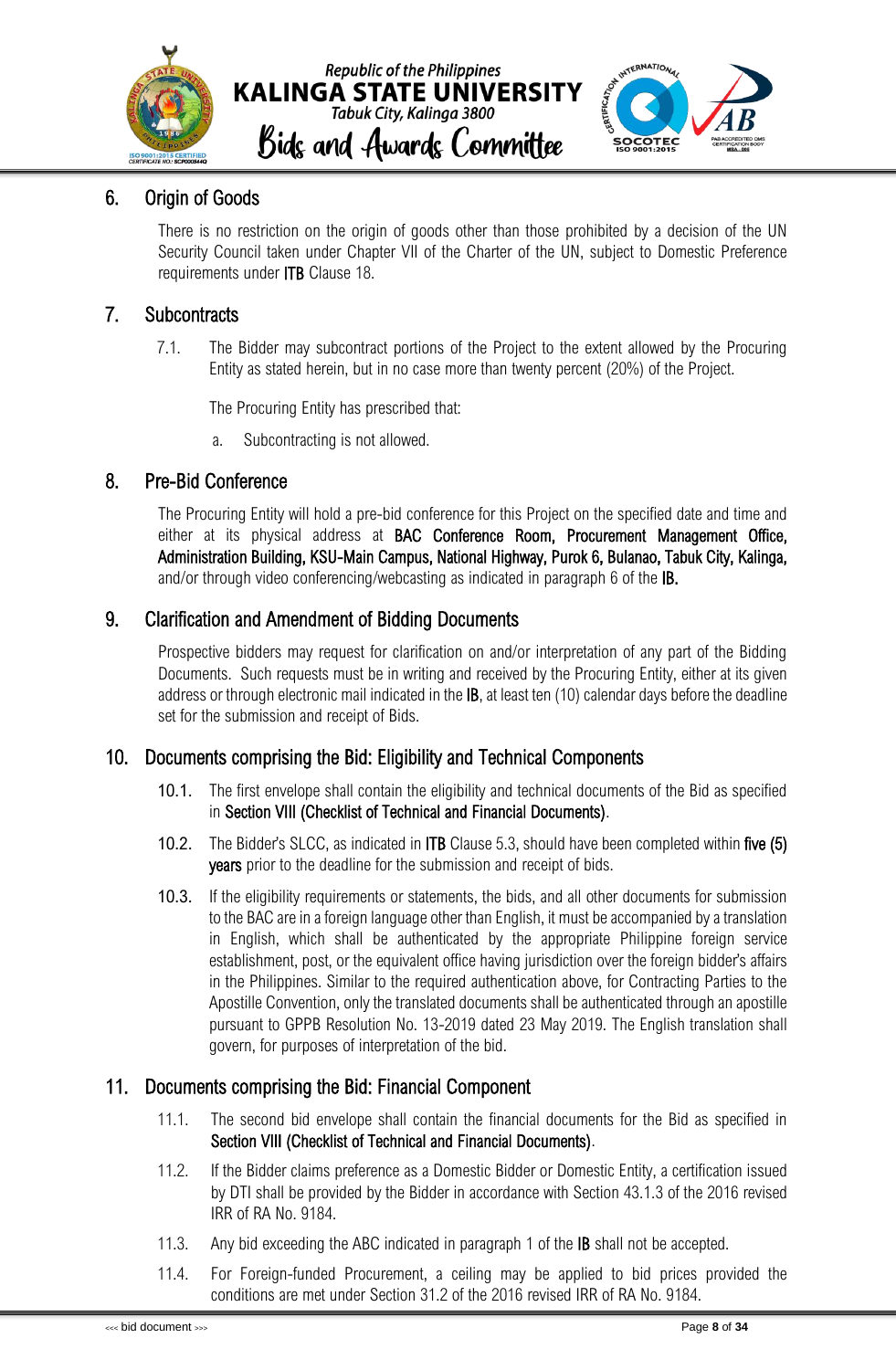



### <span id="page-10-0"></span>12. Bid Prices

- 12.1. Prices indicated on the Price Schedule shall be entered separately in the following manner:
	- a. For Goods offered from within the Procuring Entity's country:
		- i. The price of the Goods quoted EXW (ex-works, ex-factory, ex-warehouse, exshowroom, or off-the-shelf, as applicable);
		- ii. The cost of all customs duties and sales and other taxes already paid or payable;
		- iii. The cost of transportation, insurance, and other costs incidental to the delivery of the Goods to their final destination; and
		- iv. The price of other (incidental) services, if any, listed in e.
	- b. For Goods offered from abroad:
		- i. Unless otherwise stated in the BDS, the price of the Goods shall be quoted delivered duty paid (DDP) with the place of destination in the Philippines as specified in the **BDS**. In quoting the price, the Bidder shall be free to use transportation through carriers registered in any eligible country. Similarly, the Bidder may obtain insurance services from any eligible source country.
		- ii. The price of other (incidental) services, if any, as listed in Section VII (Technical Specifications).

### <span id="page-10-1"></span>13. Bid and Payment Currencies

- 13.1. For Goods that the Bidder will supply from outside the Philippines, the bid prices may be quoted in the local currency or tradeable currency accepted by the BSP at the discretion of the Bidder. However, for purposes of bid evaluation, Bids denominated in foreign currencies shall be converted to Philippine currency based on the exchange rate as published in the BSP reference rate bulletin on the day of the bid opening.
	- a. Payment of the contract price shall be made in Philippine Pesos.

### <span id="page-10-2"></span>14. Bid Security

- 14.1. The Bidder shall submit a Bid Securing Declaration or any form of Bid Security in the amount indicated in the BDS, which shall be not less than the percentage of the ABC in accordance with the schedule in the **BDS**.
- 14.2. The Bid and bid security shall be valid until One Hundred Twenty (120) calendar days*.* Any Bid not accompanied by an acceptable bid security shall be rejected by the Procuring Entity as non-responsive.

### <span id="page-10-3"></span>15. Sealing and Marking of Bids

Each Bidder shall submit one copy of the first and second components of its Bid.

The Procuring Entity may request additional hard copies and/or electronic copies of the Bid. However, failure of the Bidders to comply with the said request shall not be a ground for disqualification.

If the Procuring Entity allows the submission of bids through online submission or any other electronic means, the Bidder shall submit an electronic copy of its Bid, which must be digitally signed. An electronic copy that cannot be opened or is corrupted shall be considered non-responsive and, thus, automatically disqualified.

### <span id="page-10-4"></span>16. Deadline for Submission of Bids

16.1. The Bidders shall submit on the specified date and time and either at its physical address or through online submission, as indicated in paragraph 7 of the IB.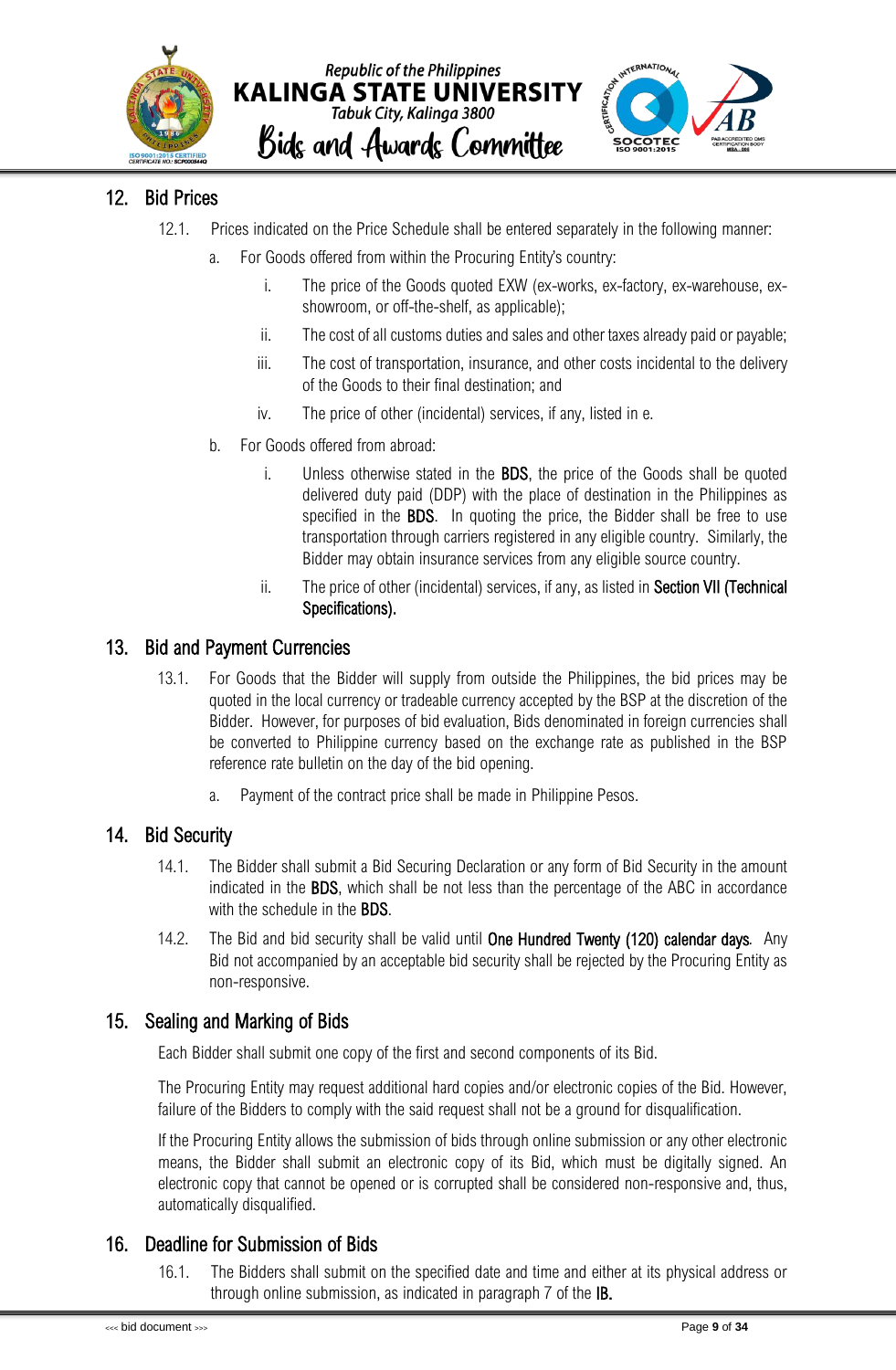

### <span id="page-11-0"></span>17. Opening and Preliminary Examination of Bids

17.1. The BAC shall open the Bids in public at the time, on the date, and at the place specified in paragraph 9 of the IB. The Bidders' representatives who are present shall sign a register evidencing their attendance. In case video conferencing, webcasting or other similar technologies will be used, attendance of participants shall likewise be recorded by the BAC Secretariat.

In case the Bids cannot be opened as scheduled due to justifiable reasons, the rescheduling requirements under Section 29 of the 2016 revised IRR of RA No. 9184 shall prevail.

17.2. The preliminary examination of bids shall be governed by Section 30 of the 2016 revised IRR of RA No. 9184.

### <span id="page-11-1"></span>18. Domestic Preference

18.1. The Procuring Entity will grant a margin of preference for the purpose of comparison of Bids in accordance with Section 43.1.2 of the 2016 revised IRR of RA No. 9184.

### <span id="page-11-2"></span>19. Detailed Evaluation and Comparison of Bids

- 19.1. The Procuring BAC shall immediately conduct a detailed evaluation of all Bids rated "*passed*," using non-discretionary pass/fail criteria. The BAC shall consider the conditions in the evaluation of Bids under Section 32.2 of the 2016 revised IRR of RA No. 9184.
- 19.2. If the Project allows partial bids, bidders may submit a proposal on any of the lots or items, and evaluation will be undertaken on a per lot or item basis, as the case maybe. In this case, the Bid Security as required by ITB Clause 15 shall be submitted for each lot or item separately.
- 19.3. The descriptions of the lots or items shall be indicated in Section VII (Technical Specifications), although the ABCs of these lots or items are indicated in the BDS for purposes of the NFCC computation pursuant to Section 23.4.2.6 of the 2016 revised IRR of RA No. 9184. The NFCC must be sufficient for the total of the ABCs for all the lots or items that participated in by the prospective Bidder.
- 19.4. The Project shall be awarded as follows:

Option 2 – One Project having several items grouped into several lots, which shall be awarded as separate contracts per lot.

19.5. Except for bidders submitting a committed Line of Credit from a Universal or Commercial Bank in lieu of its NFCC computation, all Bids must include the NFCC computation pursuant to Section 23.4.1.4 of the 2016 revised IRR of RA No. 9184, which must be sufficient for the total of the ABCs for all the lots or items participated in by the prospective Bidder. For bidders submitting the committed Line of Credit, it must be at least equal to ten percent (10%) of the ABCs for all the lots or items participated in by the prospective Bidder.

### <span id="page-11-3"></span>20. Post-Qualification

20.2. Within a non-extendible period of five (5) calendar days from receipt by the Bidder of the notice from the BAC that it submitted the Lowest Calculated Bid, the Bidder shall submit its latest income and business tax returns filed and paid through the BIR Electronic Filing and Payment System (eFPS) and other appropriate licenses and permits required by law and stated in the BDS.

### <span id="page-11-4"></span>21. Signing of the Contract

21.1. The documents required in Section 37.2 of the 2016 revised IRR of RA No. 9184 shall form part of the Contract. Additional Contract documents are indicated in the BDS.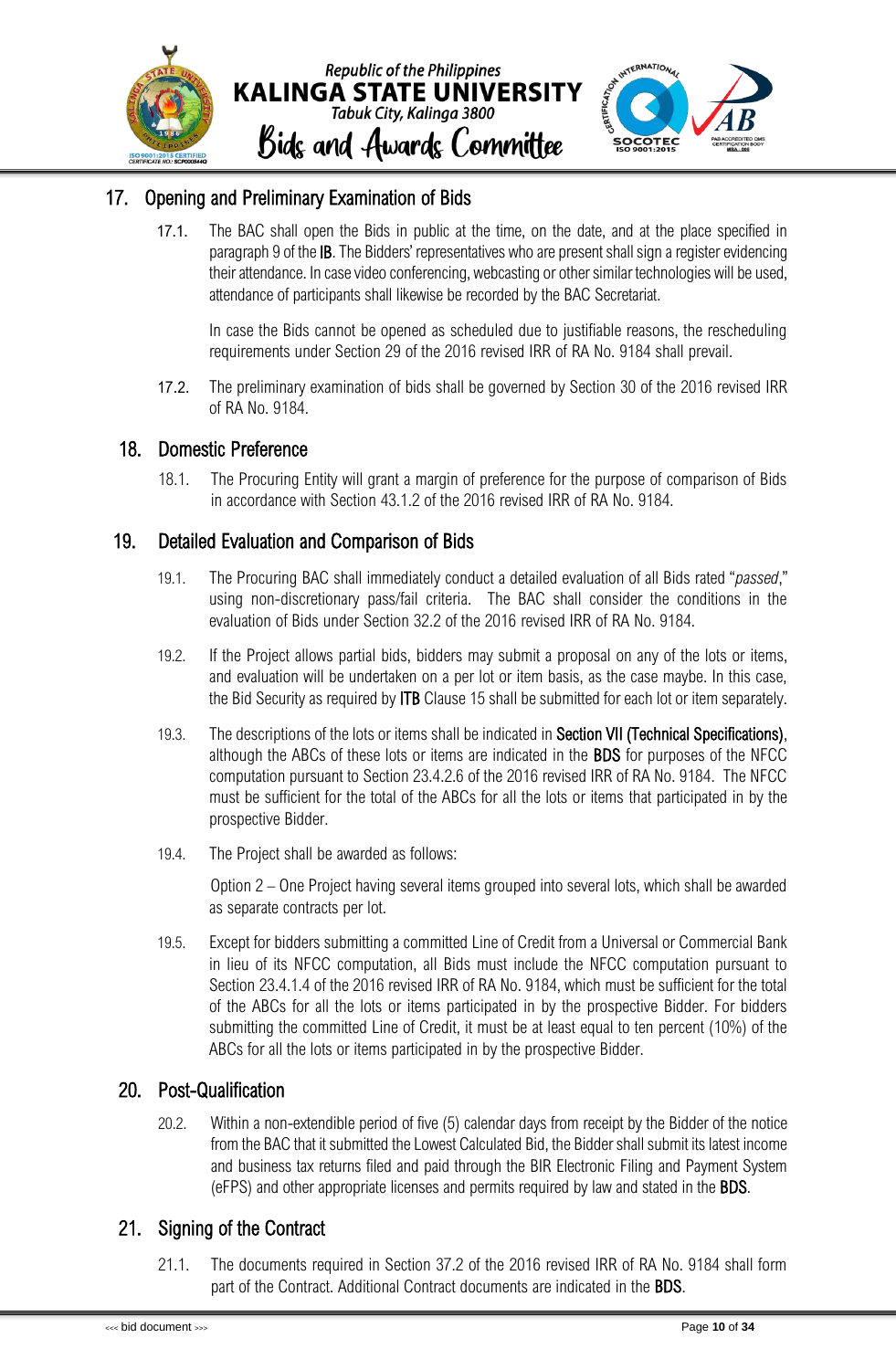<span id="page-12-0"></span>

### *Section III. Bid Data Sheet*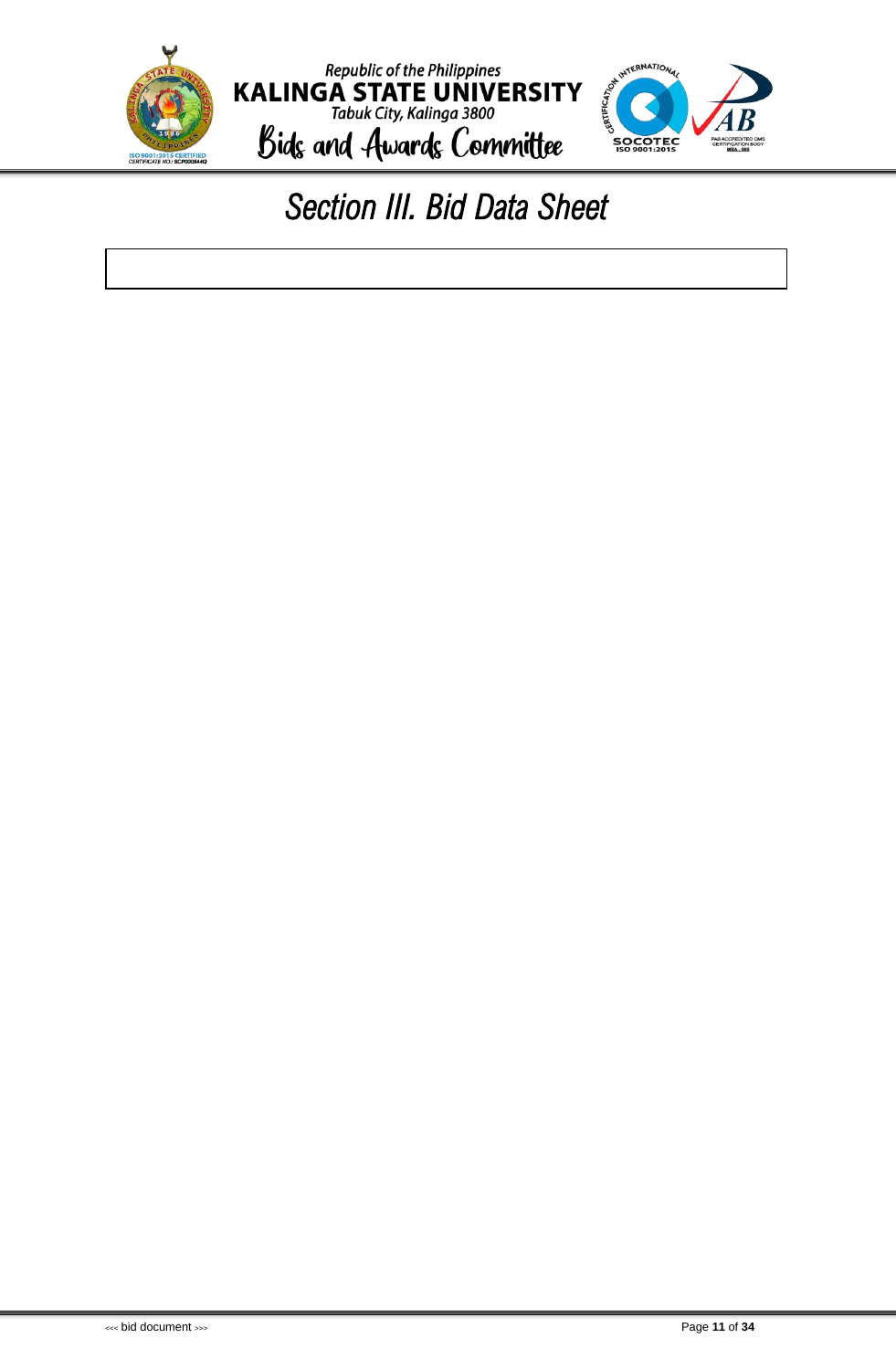

## Republic of the Philippines<br>KALINGA STATE UNIVERSITY<br>Tabuk City, Kalinga 3800



Bids and Awards Committee

### Bid Data Sheet

| <b>ITB</b><br><b>Clause</b> |                                                                                                                                                                                                                                                                                                                                                                           |                                                                                                                                                                                                                                                                                                                                                   |                                                                   |              |  |  |  |  |
|-----------------------------|---------------------------------------------------------------------------------------------------------------------------------------------------------------------------------------------------------------------------------------------------------------------------------------------------------------------------------------------------------------------------|---------------------------------------------------------------------------------------------------------------------------------------------------------------------------------------------------------------------------------------------------------------------------------------------------------------------------------------------------|-------------------------------------------------------------------|--------------|--|--|--|--|
| 5.3                         |                                                                                                                                                                                                                                                                                                                                                                           | For this purpose, contracts similar to the Project shall be:                                                                                                                                                                                                                                                                                      |                                                                   |              |  |  |  |  |
|                             | a. Purchase and or Delivery of a License GeoStudio Software, 50% of the ABC (Php 1,639,250.00); and                                                                                                                                                                                                                                                                       |                                                                                                                                                                                                                                                                                                                                                   |                                                                   |              |  |  |  |  |
|                             | <b>b.</b> completed within five (5) years prior to the deadline for the submission and receipt of bids.                                                                                                                                                                                                                                                                   |                                                                                                                                                                                                                                                                                                                                                   |                                                                   |              |  |  |  |  |
| 7.1<br>12                   |                                                                                                                                                                                                                                                                                                                                                                           | Subcontracting is not allowed.<br>The price of the Goods shall be quoted DDP port of Manila or the applicable International Commercial Terms                                                                                                                                                                                                      |                                                                   |              |  |  |  |  |
|                             |                                                                                                                                                                                                                                                                                                                                                                           | (INCOTERMS) for this Project.                                                                                                                                                                                                                                                                                                                     |                                                                   |              |  |  |  |  |
| 14.1                        |                                                                                                                                                                                                                                                                                                                                                                           | The bid security shall be in the form of a Bid Securing Declaration or any of the following forms and amounts:                                                                                                                                                                                                                                    |                                                                   |              |  |  |  |  |
|                             |                                                                                                                                                                                                                                                                                                                                                                           | a. The amount of not less than Php 65,570.00, if bid security is in cash, cashier's/manager's check, bank<br>draft/guarantee or irrevocable letter of credit; or                                                                                                                                                                                  |                                                                   |              |  |  |  |  |
|                             | b.                                                                                                                                                                                                                                                                                                                                                                        | The amount of not less than Php 166,925.00, if bid security is in Surety Bond.                                                                                                                                                                                                                                                                    |                                                                   |              |  |  |  |  |
| 15                          |                                                                                                                                                                                                                                                                                                                                                                           | Procuring Entity may request additional hard copies and/or electronic copies of the Bid; hence, each Bidder<br>shall submit one (1) original and two (2) copies of the first and second components of its bid with the<br>following conditions:                                                                                                   |                                                                   |              |  |  |  |  |
|                             | a.                                                                                                                                                                                                                                                                                                                                                                        | Any missing, incomplete, or patently insufficient document in the Checklist is a ground for outright<br>rejection (non-complying) of the bid.                                                                                                                                                                                                     |                                                                   |              |  |  |  |  |
|                             | b.                                                                                                                                                                                                                                                                                                                                                                        | For hassle-free and more uncomplicated bid evaluation, the Technical and Financial Envelopes are<br>preferably soft bounded and with Ear-Tabbing for each Checklist. Ring bounded and "clipped with<br>fastener" are discouraged.                                                                                                                 |                                                                   |              |  |  |  |  |
|                             |                                                                                                                                                                                                                                                                                                                                                                           | c. Each and every page of the Documents comprising the Financial Proposal shall be signed by the duly<br>authorized representative/s of the Bidder. Failure to do so shall be a ground for the rejection of the bid.                                                                                                                              |                                                                   |              |  |  |  |  |
| 19.3                        |                                                                                                                                                                                                                                                                                                                                                                           | The Project will be awarded by one lot, and the following are the grouping of lot:                                                                                                                                                                                                                                                                |                                                                   |              |  |  |  |  |
|                             | No.                                                                                                                                                                                                                                                                                                                                                                       | <b>Title</b>                                                                                                                                                                                                                                                                                                                                      | <b>Items</b>                                                      | <b>ABC</b>   |  |  |  |  |
|                             | 1                                                                                                                                                                                                                                                                                                                                                                         | Procurement of GeoStudio System<br>including ICT Equipment                                                                                                                                                                                                                                                                                        | Various items, refer to Section VII<br>(Technical Specifications) | 3,278,500.00 |  |  |  |  |
| 20.2                        |                                                                                                                                                                                                                                                                                                                                                                           | List of licenses and permits relevant to the Project and the corresponding law requiring it:                                                                                                                                                                                                                                                      |                                                                   |              |  |  |  |  |
|                             |                                                                                                                                                                                                                                                                                                                                                                           | a. VAT or Non-VAT Registration Certificates; and                                                                                                                                                                                                                                                                                                  |                                                                   |              |  |  |  |  |
|                             | b.                                                                                                                                                                                                                                                                                                                                                                        | Other appropriate licenses and permits, as may be required during post-qualification evaluation.                                                                                                                                                                                                                                                  |                                                                   |              |  |  |  |  |
| 21.2                        |                                                                                                                                                                                                                                                                                                                                                                           | Contract documents relevant to the Project:                                                                                                                                                                                                                                                                                                       |                                                                   |              |  |  |  |  |
|                             |                                                                                                                                                                                                                                                                                                                                                                           | The following relevant documents are to be submitted by the lowest calculated and responsive bidder after<br>issuance of a notice of award:                                                                                                                                                                                                       |                                                                   |              |  |  |  |  |
|                             | 1. Performance Security. The Winning Bidder shall be responsible for the extension of its performance security<br>during the remaining period or duration of the Project reckoned from the date of the effectivity of the contract,<br>or for any contract time extension granted by the Procuring Entity, which shall be valid until final acceptance<br>of the Project. |                                                                                                                                                                                                                                                                                                                                                   |                                                                   |              |  |  |  |  |
|                             | In place of the Performance Security, a post qualified bidder may submit an unnotarized Performance<br>Securing Declaration (PSD) - Revised Edition, to guarantee its faithful performance of obligations under<br>the contract, subject to the following:                                                                                                                |                                                                                                                                                                                                                                                                                                                                                   |                                                                   |              |  |  |  |  |
|                             |                                                                                                                                                                                                                                                                                                                                                                           |                                                                                                                                                                                                                                                                                                                                                   |                                                                   |              |  |  |  |  |
|                             | a)                                                                                                                                                                                                                                                                                                                                                                        | Such declaration shall state, among others, that the winning bidder shall be blacklisted from being<br>qualified to participate in any government procurement activity for one (1) year, in case of first<br>offense or two (2) years, if with a prior similar offense, in the event it violates any of the conditions<br>stated in the contract. |                                                                   |              |  |  |  |  |
|                             | b)                                                                                                                                                                                                                                                                                                                                                                        | The unnotarized PSD may be accepted, subject to submitting a notarized PSD before payment unless<br>the same is replaced with performance security in the prescribed form.                                                                                                                                                                        |                                                                   |              |  |  |  |  |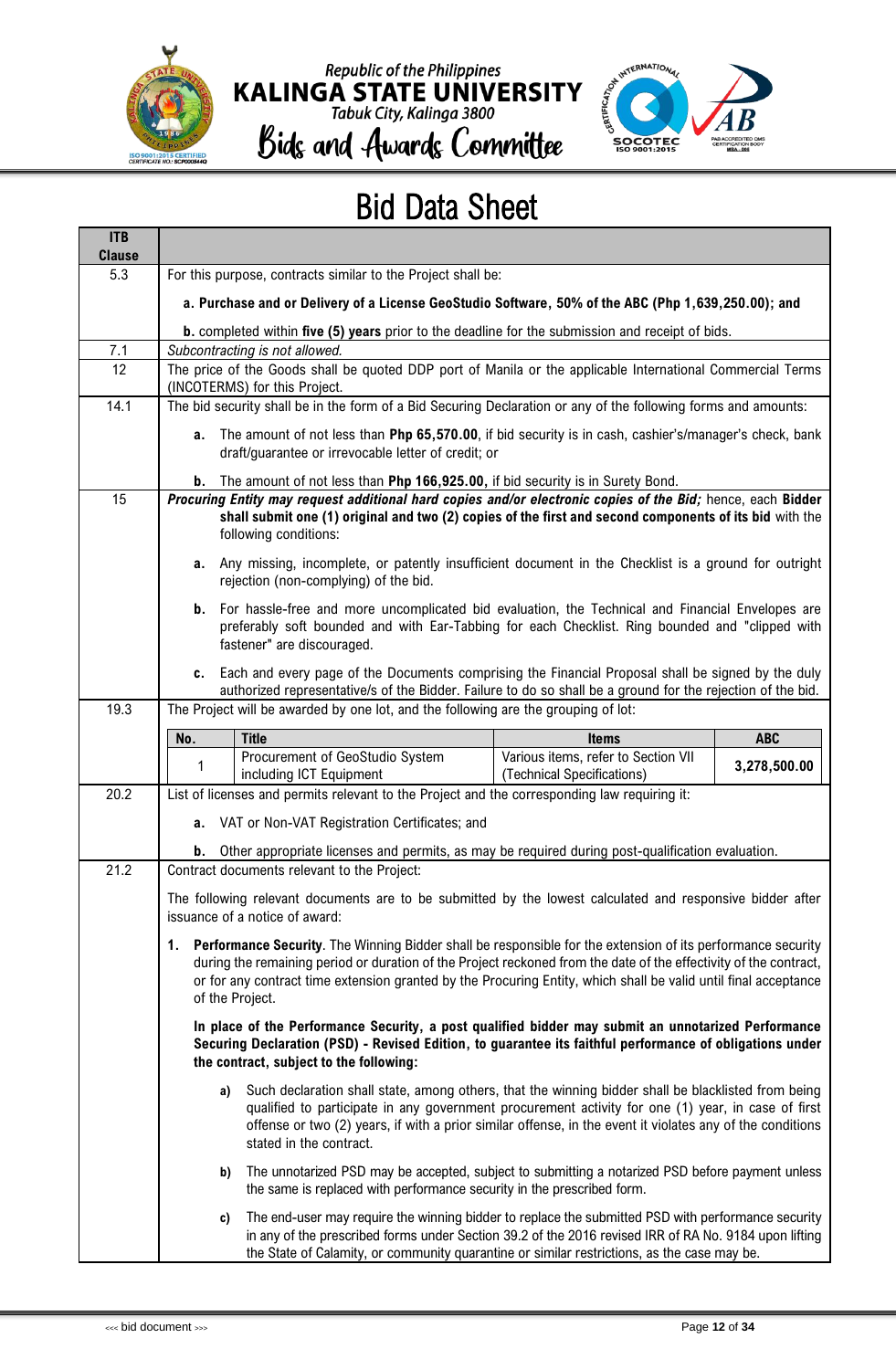

### <span id="page-14-0"></span>*Section IV. General Conditions of Contract*

### Notes on the General Conditions of Contract

The General Conditions of Contract (GCC) in this Section, read in conjunction with the Special Conditions of Contract in Section V and other documents listed therein, should be a complete document expressing all the rights and obligations of the parties.

Matters governing performance of the Supplier, payments under the contract, or matters affecting the risks, rights, and obligations of the parties under the contract are included in the GCC and Special Conditions of Contract.

Any complementary information, which may be needed, shall be introduced only through the Special Conditions of Contract.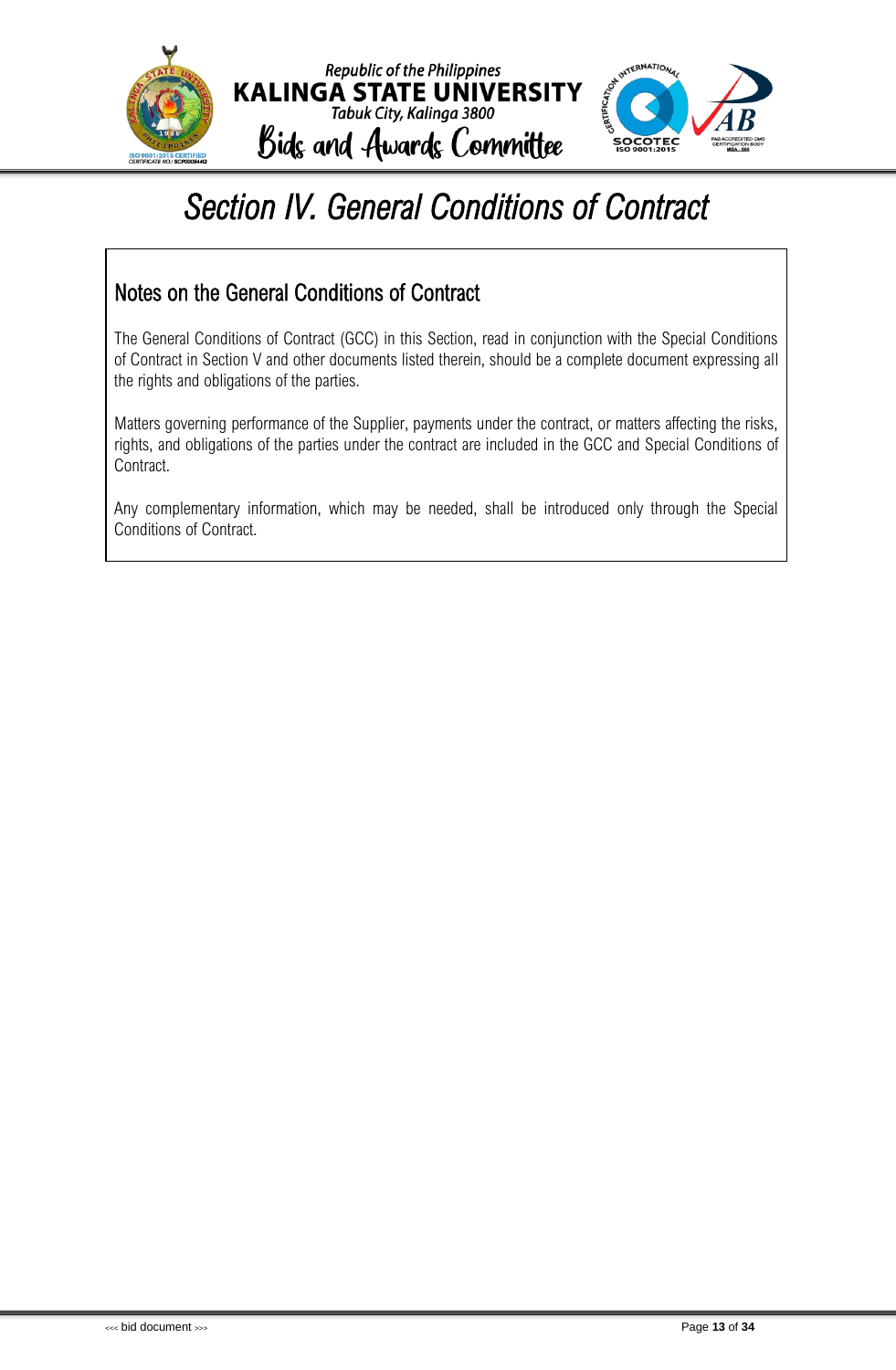

### <span id="page-15-0"></span>1. Scope of Contract

This Contract shall include all such items, although not specifically mentioned, that can be reasonably inferred as being required for its completion as if such items were expressly mentioned herein. All the provisions of RA No. 9184 and its 2016 revised IRR, including the Generic Procurement Manual, and associated issuances, constitute the primary source for the terms and conditions of the Contract, and thus, applicable in contract implementation. Herein clauses shall serve as the secondary source for the terms and conditions of the Contract.

This is without prejudice to Sections 74.1 and 74.2 of the 2016 revised IRR of RA No. 9184 allowing the GPPB to amend the IRR, which shall be applied to all procurement activities, the advertisement, posting, or invitation of which were issued after the effectivity of the said amendment.

Additional requirements for the completion of this Contract shall be provided in the Special Conditions of Contract (SCC).

### <span id="page-15-1"></span>2. Advance Payment and Terms of Payment

- 2.1. Advance payment of the contract amount is provided under Annex "D" of the revised 2016 IRR of RA No. 9184.
- 2.2. The Procuring Entity is allowed to determine the terms of payment on the partial or staggered delivery of the Goods procured, provided such partial payment shall correspond to the value of the goods delivered and accepted in accordance with prevailing accounting and auditing rules and regulations. The terms of payment are indicated in the SCC.

### <span id="page-15-2"></span>3. Performance Security

Within ten (10) calendar days from receipt of the Notice of Award by the Bidder from the Procuring Entity but in no case later than prior to the signing of the Contract by both parties, the successful Bidder shall furnish the performance security in any of the forms prescribed in Section 39 of the 2016 revised IRR of RA No. 9184.

### <span id="page-15-3"></span>4. Inspection and Tests

The Procuring Entity or its representative shall have the right to inspect and/or to test the Goods to confirm their conformity to the Project specifications at no extra cost to the Procuring Entity in accordance with the Generic Procurement Manual. In addition to tests in the SCC, Section IV (Technical Specifications) shall specify what inspections and/or tests the Procuring Entity requires and where they are to be conducted. The Procuring Entity shall notify the Supplier in writing, in a timely manner, of the identity of any representatives retained for these purposes.

All reasonable facilities and assistance for the inspection and testing of Goods, including access to drawings and production data, shall be provided by the Supplier to the authorized inspectors at no charge to the Procuring Entity.

### <span id="page-15-4"></span>5. Warranty

- 6.1. In order to assure that manufacturing defects shall be corrected by the Supplier, a warranty shall be required from the Supplier as provided under Section 62.1 of the 2016 revised IRR of RA No. 9184.
- 6.2. The Procuring Entity shall promptly notify the Supplier in writing of any claims arising under this warranty. Upon receipt of such notice, the Supplier shall, repair or replace the defective Goods or parts thereof without cost to the Procuring Entity, pursuant to the Generic Procurement Manual.

### <span id="page-15-5"></span>6. Liability of the Supplier

The Supplier's liability under this Contract shall be as provided by the laws of the Republic of the Philippines.

If the Supplier is a joint venture, all partners to the joint venture shall be jointly and severally liable to the Procuring Entity.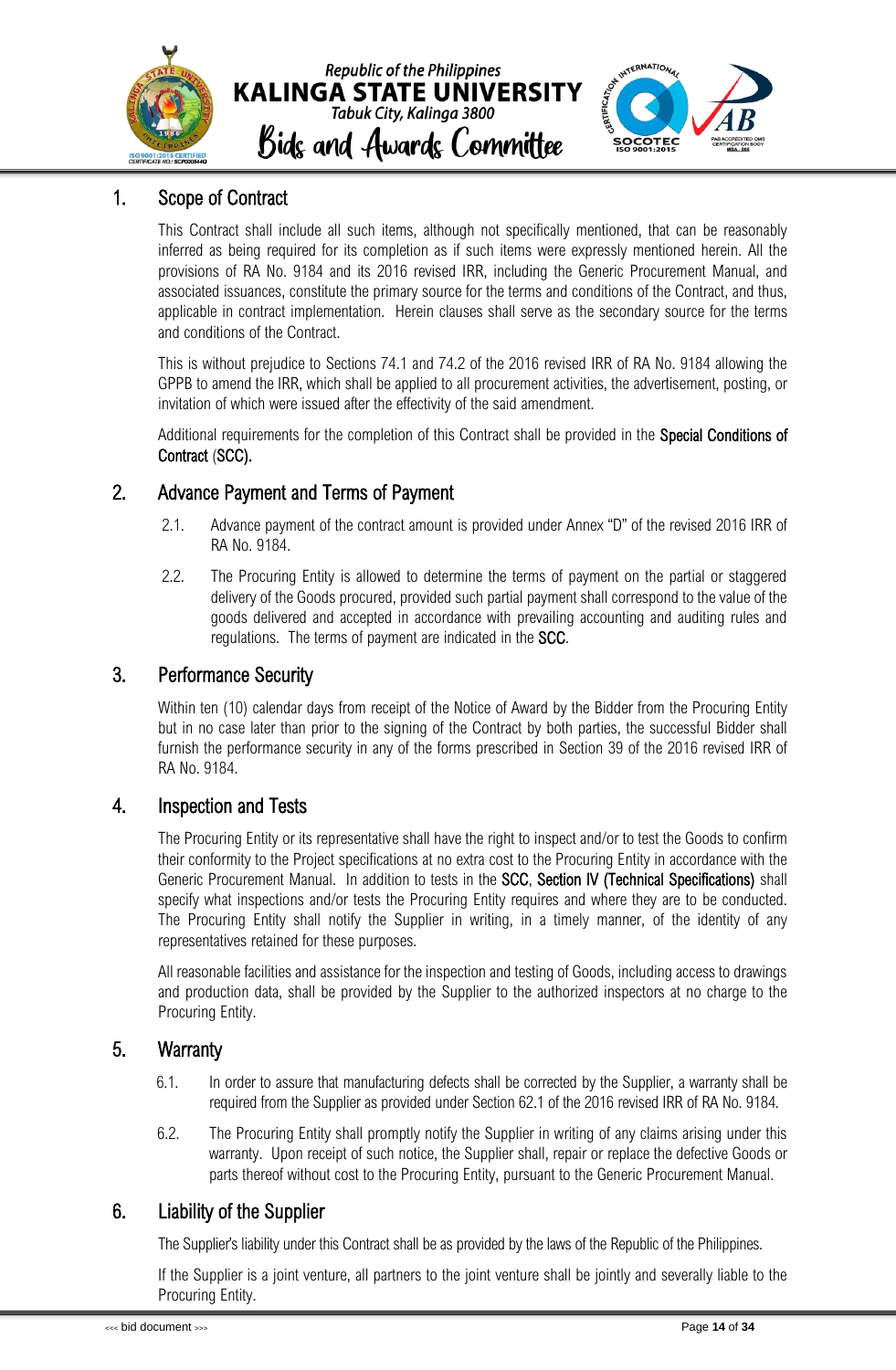

### <span id="page-16-0"></span>*Section V. Special Conditions of Contract*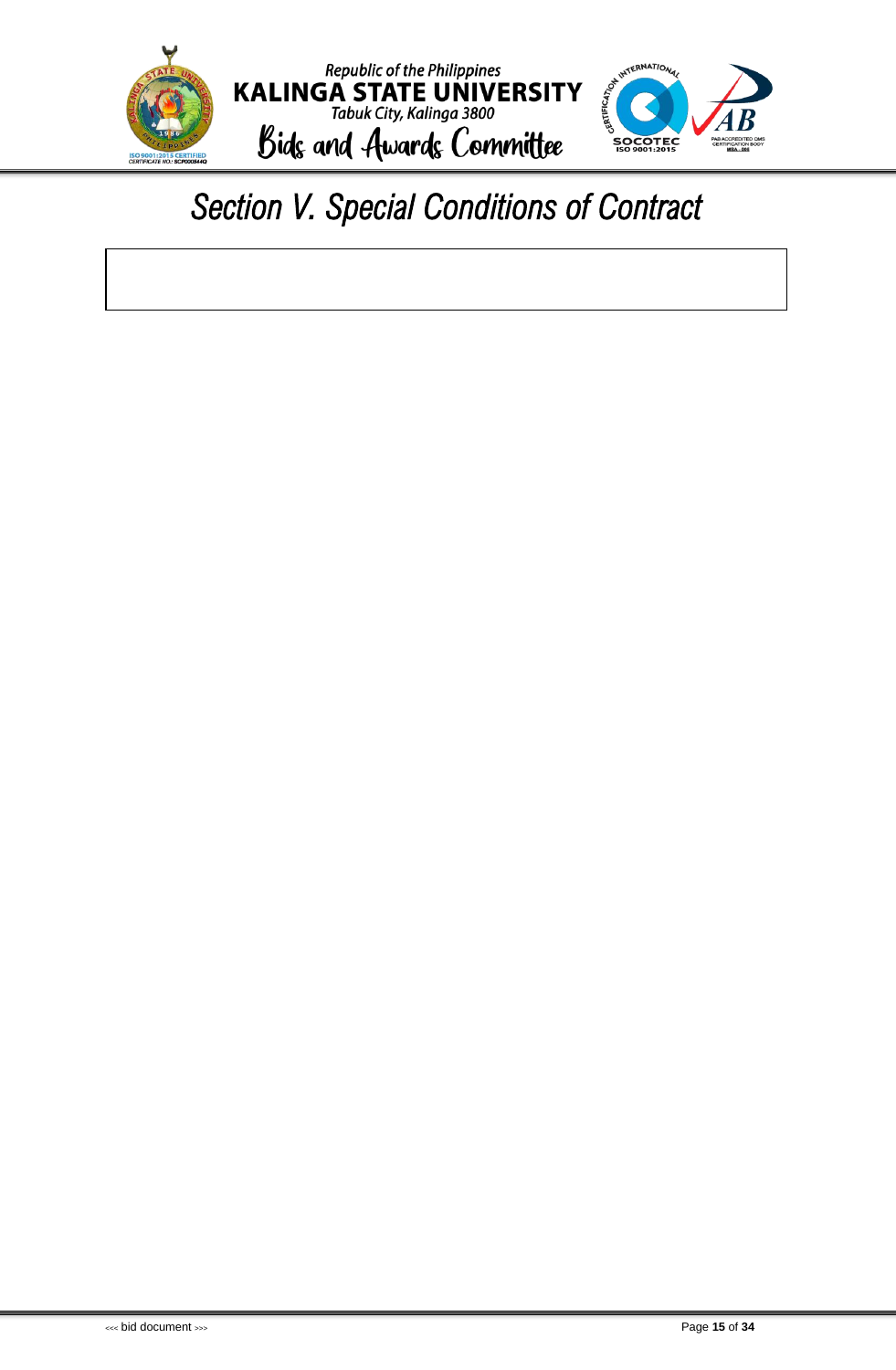



### Special Conditions of Contract

| GCC<br><b>Clause</b> |                                                                                                                                                                                                                                                                                                                                                                                                                                                                                                                                                                      |
|----------------------|----------------------------------------------------------------------------------------------------------------------------------------------------------------------------------------------------------------------------------------------------------------------------------------------------------------------------------------------------------------------------------------------------------------------------------------------------------------------------------------------------------------------------------------------------------------------|
| 1                    | Additional requirements for the completion of this Contract.                                                                                                                                                                                                                                                                                                                                                                                                                                                                                                         |
|                      | <b>Delivery and Documents -</b>                                                                                                                                                                                                                                                                                                                                                                                                                                                                                                                                      |
|                      | For purposes of the Contract, "EXW," "FOB," "FCA," "CIF," "CIP," "DDP" and other trade terms used to<br>describe the obligations of the parties shall have the meanings assigned to them by the current edition of<br>INCOTERMS published by the International Chamber of Commerce, Paris. The Delivery terms of this<br>Contract shall be as follows:                                                                                                                                                                                                               |
|                      | For Goods supplied from abroad:                                                                                                                                                                                                                                                                                                                                                                                                                                                                                                                                      |
|                      | "The delivery terms applicable to the Contract are DDP delivered in the port of Manila in accordance<br>with INCOTERMS."                                                                                                                                                                                                                                                                                                                                                                                                                                             |
|                      | For Goods supplied from within the Philippines:                                                                                                                                                                                                                                                                                                                                                                                                                                                                                                                      |
|                      | "The delivery terms applicable to this Contract are delivered at the Kalinga State University-Main<br>Campus, National Highway, Purok 6, Bulanao, Tabuk City, Kalinga. Risk and title will pass from the<br>Supplier to the Procuring Entity upon receipt and final acceptance of the Goods at their final destination."                                                                                                                                                                                                                                             |
|                      | Delivery of the Goods shall be made by the Supplier in accordance with the terms specified in Section VI<br>(Schedule of Requirements).                                                                                                                                                                                                                                                                                                                                                                                                                              |
|                      | For purposes of this Clause, the Procuring Entity's Representative at the Project Site is:                                                                                                                                                                                                                                                                                                                                                                                                                                                                           |
|                      | Mr. Joseph Tracy D. Labbutan<br>Supply and Property Officer<br>Supply and Management Office<br>Kalinga State University-Main Campus, National Highway, Purok 6, Bulanao, Tabuk City 3800, Kalinga                                                                                                                                                                                                                                                                                                                                                                    |
|                      | <b>Incidental Services -</b>                                                                                                                                                                                                                                                                                                                                                                                                                                                                                                                                         |
|                      | The Supplier is required to provide all of the following services, including additional services, if any, specified<br>in Section VI. Schedule of Requirements:                                                                                                                                                                                                                                                                                                                                                                                                      |
|                      | performance or supervision of on-site assembly and/or start-up of the supplied Goods;<br>а.<br>furnishing of tools required for assembly and/or maintenance of the supplied Goods;<br>b.<br>furnishing of detailed operations and maintenance manual for each appropriate unit of the supplied Goods;<br>c.<br>performance or supervision or maintenance and/or repair of the supplied Goods, for a period of time<br>d.<br>agreed by the parties, provided that this service shall not relieve the Supplier of any warranty<br>obligations under this Contract; and |
|                      | e. training of the Procuring Entity's personnel, at the Supplier's plant and/or on-site, in assembly, start-up,<br>operation, maintenance, and/or repair of the supplied Goods.                                                                                                                                                                                                                                                                                                                                                                                      |
|                      | The Contract price for the Goods shall include the prices charged by the Supplier for incidental services<br>and shall not exceed the prevailing rates charged to other parties by the Supplier for similar services.                                                                                                                                                                                                                                                                                                                                                |
|                      | Spare Parts -                                                                                                                                                                                                                                                                                                                                                                                                                                                                                                                                                        |
|                      | The Supplier is required to provide all of the following materials, notifications, and information pertaining to<br>spare parts manufactured or distributed by the Supplier:                                                                                                                                                                                                                                                                                                                                                                                         |
|                      | a. such spare parts as the Procuring Entity may elect to purchase from the Supplier, provided that this<br>election shall not relieve the Supplier of any warranty obligations under this Contract; and                                                                                                                                                                                                                                                                                                                                                              |
|                      | <b>b.</b> in the event of termination of production of the spare parts:                                                                                                                                                                                                                                                                                                                                                                                                                                                                                              |
|                      | 1) advance notification to the Procuring Entity of the pending termination, insufficient time to permit<br>the Procuring Entity to procure needed requirements; and<br>following such termination, furnishing at no cost to the Procuring Entity, the blueprints,<br>2)<br>drawings, and specifications of the spare parts, if requested.                                                                                                                                                                                                                            |
|                      | The spare parts and other components required are listed in Section VI (Schedule of Requirements), and<br>the costs thereof are included in the contract price.                                                                                                                                                                                                                                                                                                                                                                                                      |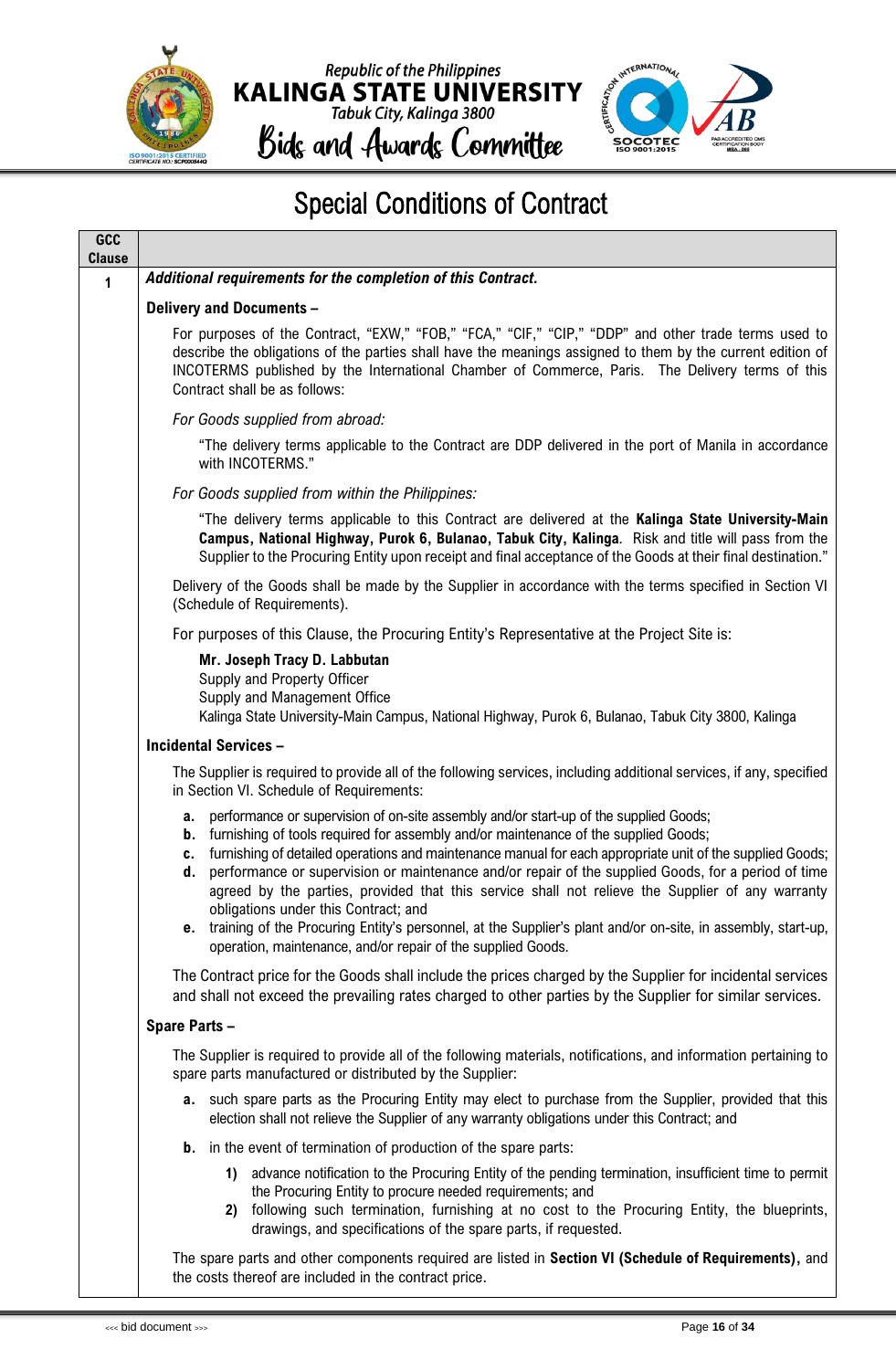



The Supplier shall carry sufficient inventories to assure ex-stock supply of consumable spare parts or components for the Goods for a period of 30 days*. If not used, a time period of 90 days, which is three times the warranty period*.

#### **Packaging –**

The Supplier shall provide such packaging of the Goods as is required to prevent their damage or deterioration during transit to their final destination, as indicated in this Contract. The packaging shall be sufficient to withstand, without limitation, rough handling during transit and exposure to extreme temperatures, salt and precipitation during transit, and open storage. Packaging case size and weights shall take into consideration, where appropriate, the remoteness of the Goods' final destination and the absence of heavy handling facilities at all points in transit.

The packaging, marking, and documentation within and outside the packages shall comply strictly with such special requirements as shall be expressly provided for in the Contract, including additional requirements, if any, specified below, and in any subsequent instructions ordered by the Procuring Entity.

The outer packaging must be clearly marked on at least four (4) sides as follows:

**Name of the Procuring Entity Name of the Supplier Contract Description Final Destination Gross weight Any special lifting instructions Any special handling instructions Any relevant HAZCHEM classifications**

A packaging list identifying the contents and quantities of the package is to be placed on an accessible point of the outer packaging if practical. If not practical, the packaging list is to be placed inside the outer packaging but outside the secondary packaging.

#### **Transportation –**

Where the Supplier is required under Contract to deliver the Goods CIF, CIP, or DDP, transport of the Goods to the port of destination or such other named place of destination in the Philippines, as shall be specified in this Contract, shall be arranged and paid for by the Supplier, and the cost thereof shall be included in the Contract Price.

Where the Supplier is required under this Contract to transport the Goods to a specified place of destination within the Philippines, defined as the Project Site, transport to such place of destination in the Philippines, including insurance and storage, as shall be specified in this Contract, shall be arranged by the Supplier, and related costs shall be included in the contract price.

Where the Supplier is required under Contract to deliver the Goods CIF, CIP or DDP, Goods are to be transported on carriers of Philippine registry. In the event that no carrier of Philippine registry is available, Goods may be shipped by a carrier which is not of Philippine registry provided that the Supplier obtains and presents to the Procuring Entity certification to this effect from the nearest Philippine consulate to the port of dispatch. In the event that carriers of Philippine registry are available but their schedule delays the Supplier in its performance of this Contract the period from when the Goods were first ready for shipment and the actual date of shipment the period of delay will be considered force majeure.

The Procuring Entity accepts no liability for the damage of Goods during transit other than those prescribed by INCOTERMS for DDP deliveries. In the case of Goods supplied from within the Philippines or supplied by domestic Suppliers risk and title will not be deemed to have passed to the Procuring Entity until their receipt and final acceptance at the final destination.

#### **Intellectual Property Rights –**

The Supplier shall indemnify the Procuring Entity against all third-party claims of infringement of patent, trademark, or industrial design rights arising from the use of the Goods or any part thereof.

#### **2.2** *Partial payment is not allowed except.*

**4** The inspections and tests that will be conducted are: **Testing and Sealing by the Inspectorate and Acceptance Committee of the University, including a COA representative, TWG, and end-users representatives.**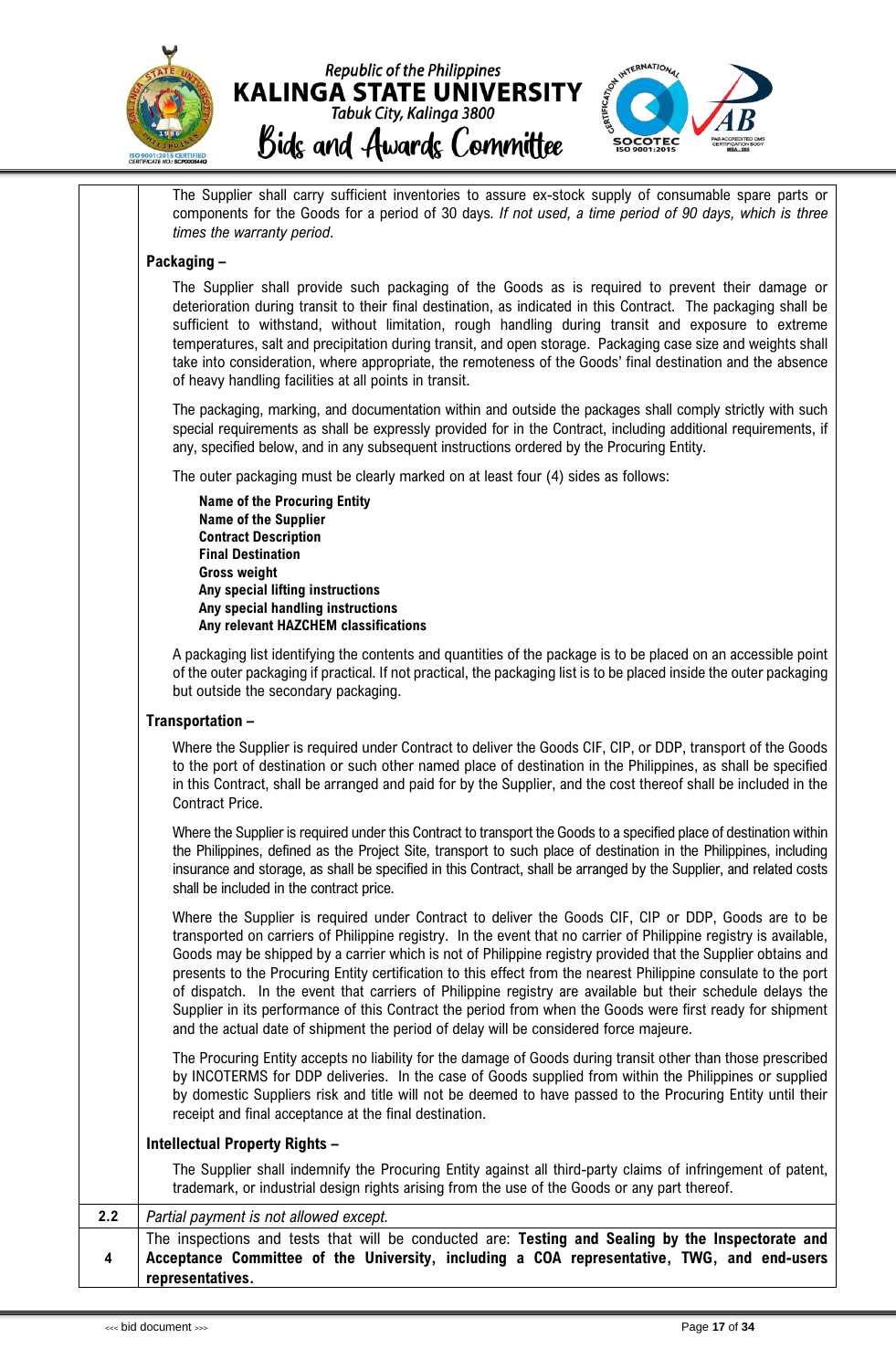

### *Section VI. Schedule of Requirements*

<span id="page-19-0"></span>The delivery schedule expressed as weeks/months stipulates hereafter a delivery date, which is the date of delivery to the project site.

| Lot<br>No. | Lot and Reference                                                                             | Qty | Unit         | Delivered,<br>Weeks/Months                                                         |
|------------|-----------------------------------------------------------------------------------------------|-----|--------------|------------------------------------------------------------------------------------|
|            | Perpetual License GeoStudio Software (Delivery,<br>Installation, Configuration, and Training) | ົ   | set          | Delivery and/or Installation service shall be                                      |
|            | <b>ICT Equipment (Delivery)</b><br>Laptop<br>a)<br><b>A3 Printer</b><br>b)                    | 3   | unit<br>unit | completed within SIXTY (60) CALENDAR<br>DAYS upon acceptance of the Purchase Order |

Note:

- *a) Contract Warranty:* One (1) year from the date of acceptance of the Goods
- *b) To be delivered at:* Supply and Property Management Office, Administration Building, Kalinga State University-Main Campus, National Highway, Purok 6, Bulanao, Tabuk City, Kalinga

\_\_\_\_\_\_\_\_\_\_\_\_\_\_\_\_\_\_\_\_\_\_\_\_\_\_\_\_ \_\_\_\_\_\_\_\_\_\_\_\_\_\_\_\_\_\_\_\_\_\_\_\_\_\_ \_\_\_\_\_\_\_\_\_\_\_\_\_

I hereby certify to comply and deliver the above requirements.

Name of Company/Bidder Signature Over Printed Name Date of Representative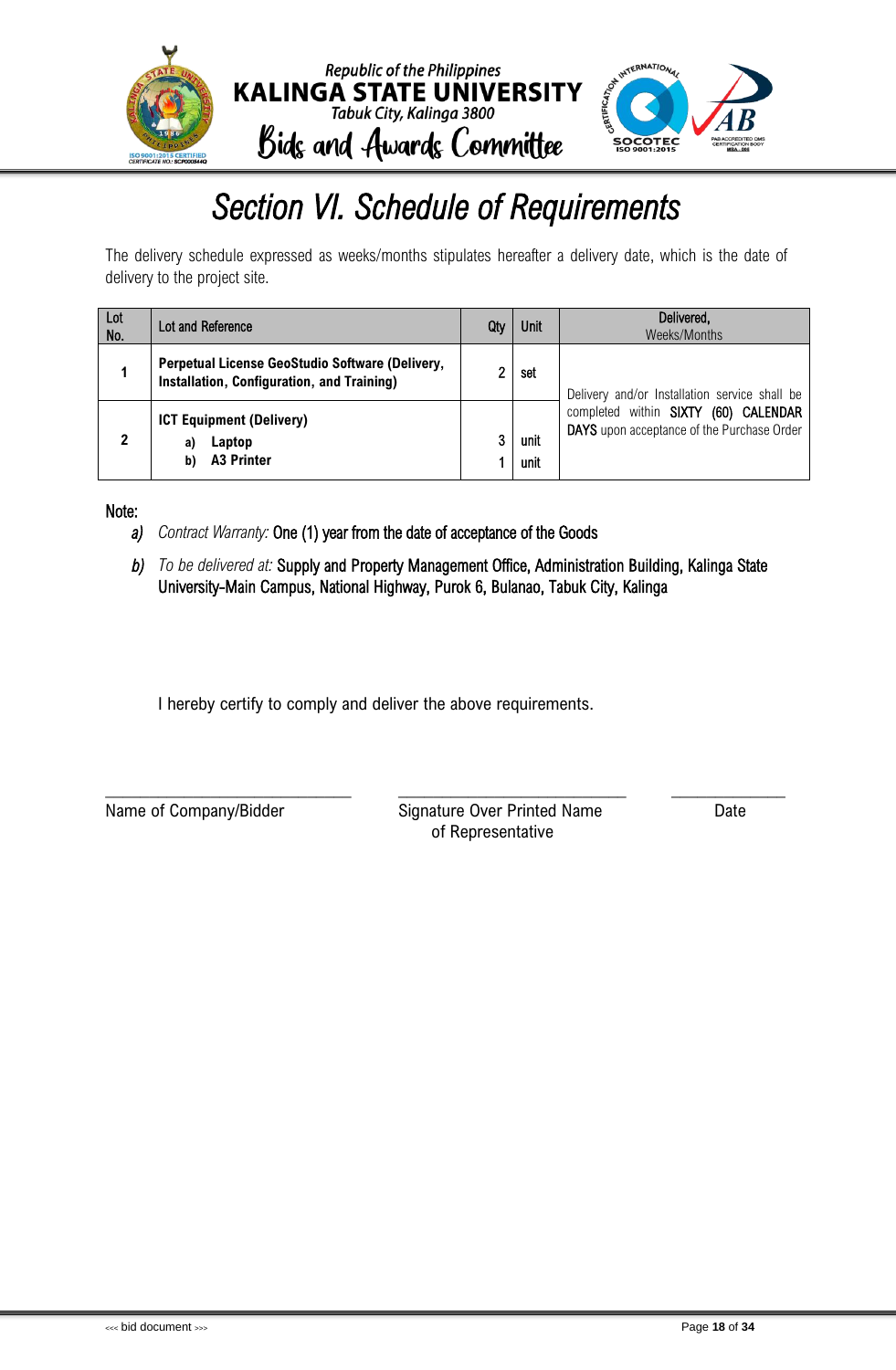

### <span id="page-20-0"></span>*Section VII. Technical Specifications*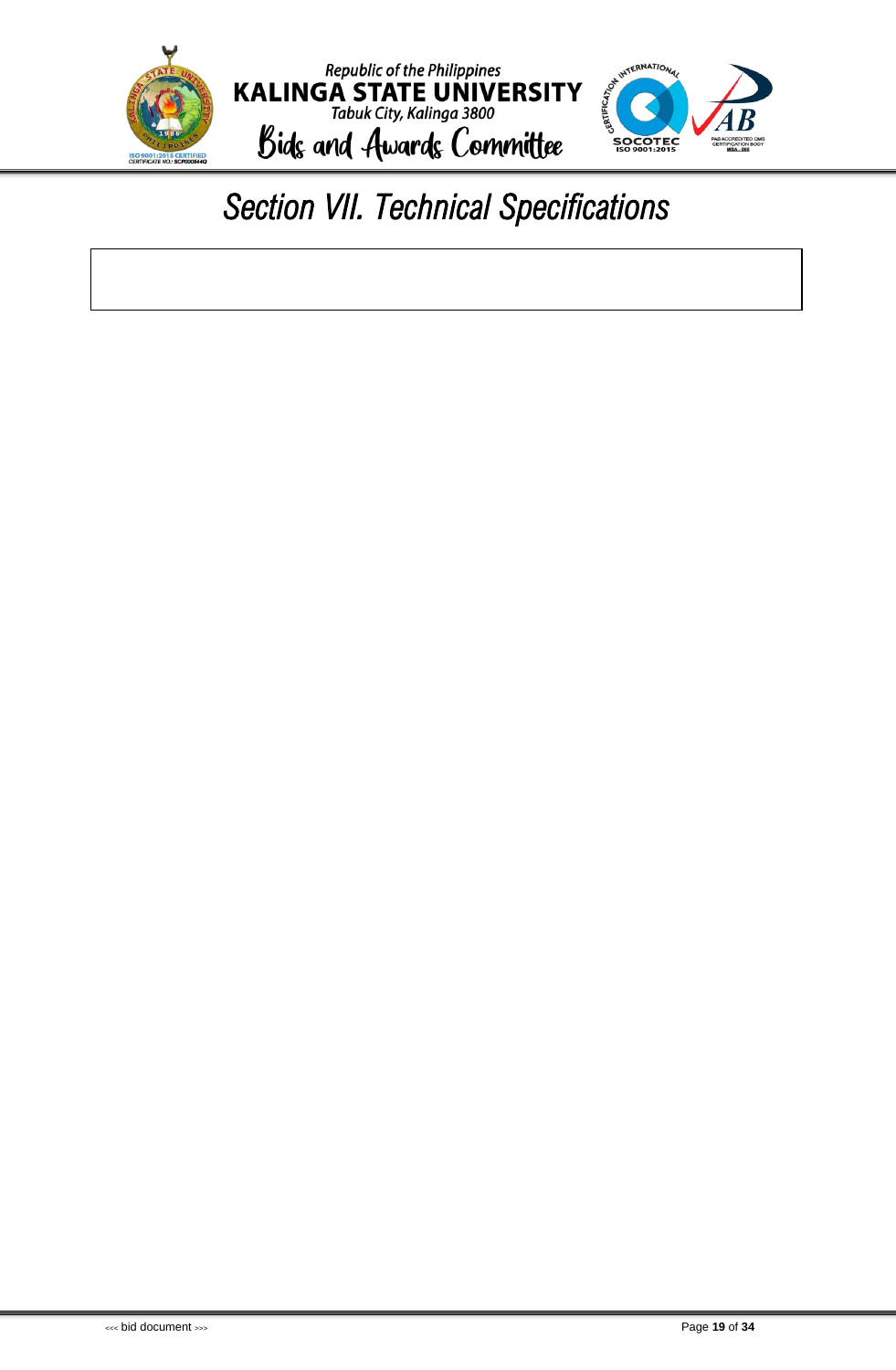

Republic of the Philippines<br> **KALINGA STATE UNIVERSITY**<br>
Tabuk City, Kalinga 3800 Bids and Awards Committee



Technical Specifications

|                 |                                                                                                                                                                                                                                                                                                                                                                                                                                                                                                                |     |             | <b>STATEMENT OF COMPLIANCE</b>                                                                                                                                                                                                                                                                                                                                                                                                                                                                                                                                                                                                                                                                                                                                                                                                                                                                                                                                                                                                                                                                                                                     |
|-----------------|----------------------------------------------------------------------------------------------------------------------------------------------------------------------------------------------------------------------------------------------------------------------------------------------------------------------------------------------------------------------------------------------------------------------------------------------------------------------------------------------------------------|-----|-------------|----------------------------------------------------------------------------------------------------------------------------------------------------------------------------------------------------------------------------------------------------------------------------------------------------------------------------------------------------------------------------------------------------------------------------------------------------------------------------------------------------------------------------------------------------------------------------------------------------------------------------------------------------------------------------------------------------------------------------------------------------------------------------------------------------------------------------------------------------------------------------------------------------------------------------------------------------------------------------------------------------------------------------------------------------------------------------------------------------------------------------------------------------|
| <b>ITEM NO.</b> | <b>ITEM AND DESCRIPTION</b>                                                                                                                                                                                                                                                                                                                                                                                                                                                                                    | QTY | <b>UNIT</b> | [Bidders must state here either "Comply" or<br>"Not Comply" against each of the individual<br>parameters of each Specification stating the<br>corresponding performance parameter of the<br>Equipment offered. Statements of "Comply" or<br>"Not Comply" must be supported by evidence<br>in a Bidders Bid and cross-referenced to that<br>evidence. Evidence shall be in the form of<br>manufacturer's un-amended sales literature,<br>unconditional statements of Specification and<br>compliance issued by the manufacturer,<br>samples, independent test data etc., as<br>appropriate. A statement that is not supported<br>by evidence or is subsequently found to be<br>contradicted by the evidence presented will<br>render the Bid under evaluation liable for<br>rejection. A statement either in the Bidder's<br>statement of compliance or the supporting<br>evidence that is found to be false either during<br>Bid evaluation, post-qualification or the<br>execution of the Contract may be regarded as<br>fraudulent and render the Bidder or supplier<br>liable for prosecution subject to the applicable<br>laws and issuances.] |
|                 | PERPETUAL LICENSE GEOSTUDIO SOFTWARE (DELIVERY,<br>INSTALLATION, CONFIGURATION, AND TRAINING)                                                                                                                                                                                                                                                                                                                                                                                                                  |     |             |                                                                                                                                                                                                                                                                                                                                                                                                                                                                                                                                                                                                                                                                                                                                                                                                                                                                                                                                                                                                                                                                                                                                                    |
| 1               | PERPETUAL LICENSE GEOSTUDIO SOFTWARE: BUNDLE PACKAGE FOR<br>SLOPE/W, SEEP/W, SIGMA/W                                                                                                                                                                                                                                                                                                                                                                                                                           | 2   | unit        |                                                                                                                                                                                                                                                                                                                                                                                                                                                                                                                                                                                                                                                                                                                                                                                                                                                                                                                                                                                                                                                                                                                                                    |
|                 | <b>SLOPE/W Slope Stability Analysis</b><br>А.                                                                                                                                                                                                                                                                                                                                                                                                                                                                  |     |             |                                                                                                                                                                                                                                                                                                                                                                                                                                                                                                                                                                                                                                                                                                                                                                                                                                                                                                                                                                                                                                                                                                                                                    |
|                 | <b>Definition:</b> SLOPE/W is the leading slope stability software for soil and rock<br>slopes. It can effectively analyze both simple and complex problems<br>for a variety of slip surface shapes, pore-water pressure conditions,<br>soil properties, and loading conditions.                                                                                                                                                                                                                               |     |             |                                                                                                                                                                                                                                                                                                                                                                                                                                                                                                                                                                                                                                                                                                                                                                                                                                                                                                                                                                                                                                                                                                                                                    |
|                 | Pore-Water Pressure: defined using piezometric lines, spatial functions, or<br>the results from other GeoStudio finite element analyses. Values<br>can be displayed as contours on the geometry to reveal PWP values<br>used in the analysis.                                                                                                                                                                                                                                                                  |     |             |                                                                                                                                                                                                                                                                                                                                                                                                                                                                                                                                                                                                                                                                                                                                                                                                                                                                                                                                                                                                                                                                                                                                                    |
|                 | Rapid Drawdown: Rapid drawdown analysis can be conducted using the pore-<br>water pressures defined using piezometric lines, transient finite<br>element GeoStudio analyses, or the multi-stage rapid drawdown<br>technique.                                                                                                                                                                                                                                                                                   |     |             |                                                                                                                                                                                                                                                                                                                                                                                                                                                                                                                                                                                                                                                                                                                                                                                                                                                                                                                                                                                                                                                                                                                                                    |
|                 | <b>Material Models:</b> SLOPE/W supports a comprehensive list of material models<br>including Mohr-Coulomb, undrained, high strength, impenetrable,<br>bilinear, anisotropic strength, SHANSEP, spatial Mohr-Coulomb<br>and more.                                                                                                                                                                                                                                                                              |     |             |                                                                                                                                                                                                                                                                                                                                                                                                                                                                                                                                                                                                                                                                                                                                                                                                                                                                                                                                                                                                                                                                                                                                                    |
|                 | Limit State Design: A load resistance factor design which is handled by<br>specifying partial factors on permanent/ variable loads, seismic<br>coefficients, material properties, reinforcement inputs and more.                                                                                                                                                                                                                                                                                               |     |             |                                                                                                                                                                                                                                                                                                                                                                                                                                                                                                                                                                                                                                                                                                                                                                                                                                                                                                                                                                                                                                                                                                                                                    |
|                 | SLOPE/W models a full range of stability problems                                                                                                                                                                                                                                                                                                                                                                                                                                                              |     |             |                                                                                                                                                                                                                                                                                                                                                                                                                                                                                                                                                                                                                                                                                                                                                                                                                                                                                                                                                                                                                                                                                                                                                    |
|                 | NATURAL SOIL AND ROCK S LOPES: SLOPE/W's full-featured capability<br>allows for the stability analysis of natural soil and rock slopes<br>under a variety of conditions including surcharge and seismic<br>loading, pore-water pressure fluctuations in the saturated and<br>unsaturated zone, and more. An extensive material model<br>library and flexible search techniques provide the capacity to<br>handle the most complicated failure mechanisms possible in<br>the field of geotechnical engineering. |     |             |                                                                                                                                                                                                                                                                                                                                                                                                                                                                                                                                                                                                                                                                                                                                                                                                                                                                                                                                                                                                                                                                                                                                                    |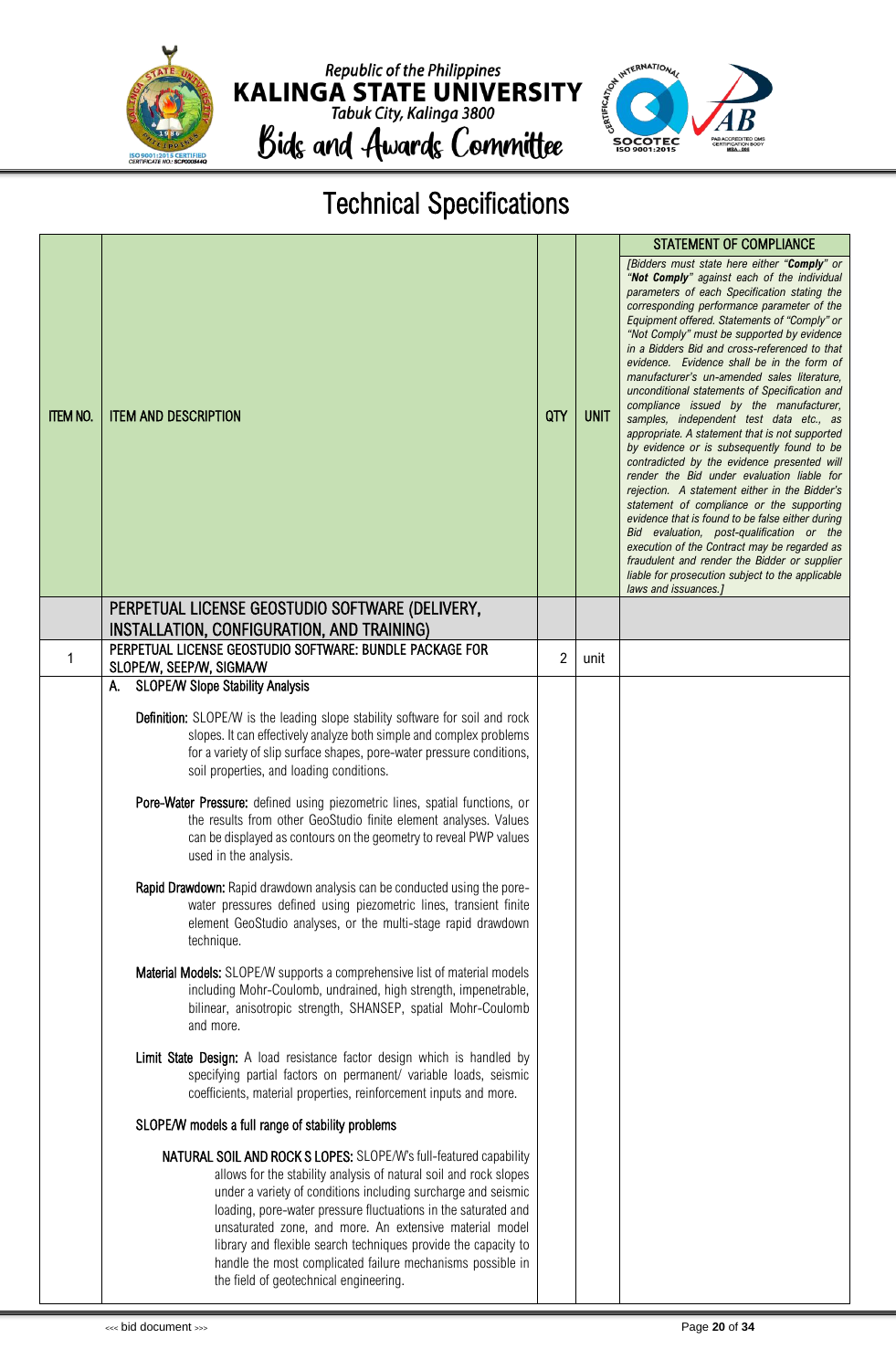





| <b>DAMS AND LEVEES:</b> SLOPE/W is used worldwide for the design and<br>analysis of hydraulic structures subjected to a variety of<br>natural and anthropogenic forces including flood events, rapid<br>drawdown, earthquake loading, and evolving hydrogeological<br>systems. Comprehensive probabilistic and sensitivity analysis<br>facilitates risk-assessment while integration with SIGMA/W or<br>QUAKE/W allows for sophisticated finite element stability and<br>Newmark deformation analyses.                                                                                                                                                                                                                                                                                                                                                            |  |  |
|-------------------------------------------------------------------------------------------------------------------------------------------------------------------------------------------------------------------------------------------------------------------------------------------------------------------------------------------------------------------------------------------------------------------------------------------------------------------------------------------------------------------------------------------------------------------------------------------------------------------------------------------------------------------------------------------------------------------------------------------------------------------------------------------------------------------------------------------------------------------|--|--|
| ROADS, BRIDGES AND EMBANKMENTS: SLOPE/W is commonly used<br>to assess stability of roadways, rail beds, bridge abutments,<br>and MSE walls both during and after construction. SLOPE/W<br>can analyze stability at each construction stage, including the<br>effects of pore-water pressure changes and interaction with<br>reinforcement.                                                                                                                                                                                                                                                                                                                                                                                                                                                                                                                        |  |  |
| <b>SLOPE STABILIZATION:</b> SLOPE/W includes a broad range of stabilization<br>options for civil, geotechnical, and mining applications, from<br>simple earthen toe berms to complex subsurface drainage and<br>soil-structure techniques. The reinforcement functionality,<br>material model library, and diverse pore water pressure definition<br>can be used together to design even the most sophisticated<br>slope stabilization options.                                                                                                                                                                                                                                                                                                                                                                                                                   |  |  |
| CONSTRUCTION EXCAVATIONS AND MINE SLOPES: Modelling<br>construction excavations and mine slopes is seamless with<br>the use of SLOPE/W and the powerful workflow of GeoStudio.<br>From vertical excavation cuts to benched mine slopes, the<br>powerful geometry tools and unique GeoStudio analysis tree<br>facilitate both reinforcement design and optimizing slope<br>configurations.                                                                                                                                                                                                                                                                                                                                                                                                                                                                         |  |  |
| The power of integration: SLOPE/W offers simple but powerful analytical capabilities<br>when used in combination with other GeoStudio products.                                                                                                                                                                                                                                                                                                                                                                                                                                                                                                                                                                                                                                                                                                                   |  |  |
| SLOPE/W offers a comprehensive list of features<br>Comprehensive limit equilibrium formulation<br>Thirteen analysis methods including Morgenstern-Price<br>Several slip surface search techniques including Entry-Exit and Grid &<br>Radius<br>Rigorous root-finding algorithm for computing the factor of safety<br>Comprehensive pore-water pressure definition<br>$\checkmark$<br>$\checkmark$ Finite element integration with SEEP/W and SIGMA/W<br>Probabilistic & sensitivity analysis capabilities<br>$\checkmark$<br>Partial factor, staged pseudo static, and staged rapid drawdown<br>$\checkmark$<br>Formulations<br>Fifteen soil strength models plus five advanced soil parameters<br>✓<br>Reinforcement, surcharge, and seismic load functionality<br>$\checkmark$<br>Limit state design support for Eurocode or Load Resistance Factor Design<br>✓ |  |  |
| SEEP/W R ESULTS IN S LOPE/W: Using SEEP/W finite element porewater<br>pressures allow SLOPE/W to consider complex saturated/ unsaturated pore<br>water pressures. Transient SEEP/W pore-water pressures can be<br>used to investigate stability changes over time.                                                                                                                                                                                                                                                                                                                                                                                                                                                                                                                                                                                                |  |  |
| SIGMA/W STRESSES IN S LOPE/W: Many geotechnical problems require both<br>deformation and stability analyses. For others, a limit equilibrium<br>analysis alone is inadequate. For these cases, SIGMA/W stresses may<br>be used in SLOPE/W to compute the safety factors.                                                                                                                                                                                                                                                                                                                                                                                                                                                                                                                                                                                          |  |  |
| <b>QUAKE/W R ESULTS IN S LOPE/W:</b> Earthquakes may generate inertial forces<br>and excess pore-water pressures affecting the stability of ground<br>structures. SLOPE/W can use both dynamic stresses and pore-<br>water pressures from QUAKE/W to assess stability and deformation<br>following an earthquake.                                                                                                                                                                                                                                                                                                                                                                                                                                                                                                                                                 |  |  |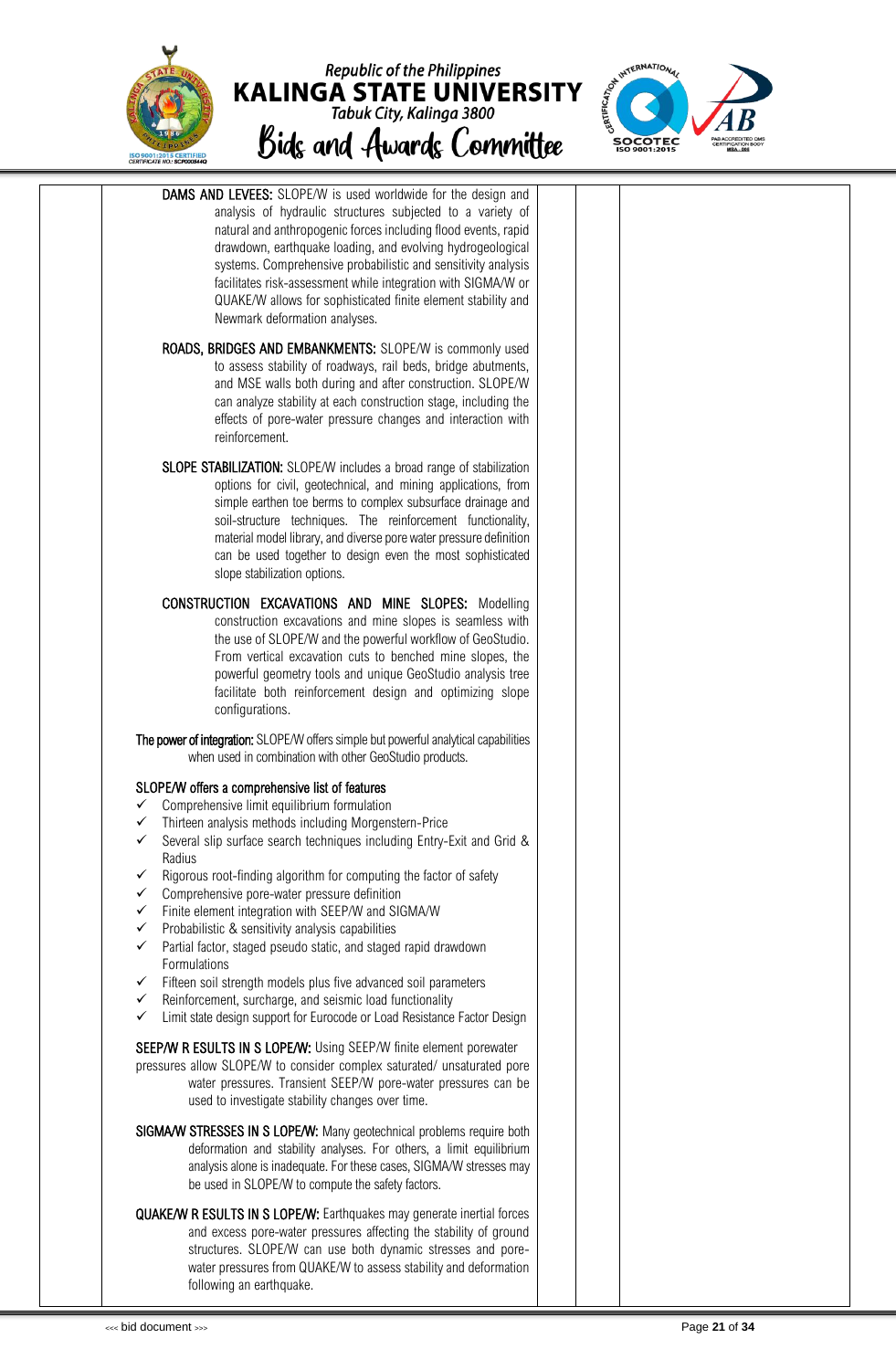





#### B. SEEP/W Groundwater Flow Analysis

- Definition: SEEP/W is a powerful finite element software product for modeling groundwater flow in porous media. SEEP/W can model simple saturated steady-state problems or sophisticated saturated/ unsaturated transient analyses with atmospheric coupling at the ground surface.
- BOUNDARY CONDITIONS: SEEP/W supports a range of boundary condition options. Field data or user-specified functional relationships can be inputted to define hydrographs, reservoir fluctuations, rainfall cycles, vegetation effects, or land-climate interactions.
- SLOPE/W INTEGRATION: Integration of SEEP/W with SLOPE/W makes it possible to analyze the stability of any natural or man-made system subject to transient changes in pore-water pressure.
- MATERIAL PROPERTIES: Hydraulic conductivity and volumetric water content functions can be estimated using built-in functions. The estimation process requires only fundamental information. A saturated-only material model is also available.
- SATURATED/ UNSATURATED: The rigorous saturated/ unsaturated formulation of SEEP/W means that even the most demanding flow problems, such as infiltration into dry soil or seepage through complex upstream tailings dams, can be analyzed with ease.

#### SEEP/W models a full range of groundwater problems

- GROUNDWATER F LOW SYSTEMS: Understanding the flow dynamics of a hydrogeological system is often the cornerstone of geoengineering and earth science projects. SEEP/W can be used to analyze small-scale and large-scale groundwater flow systems comprising simple to complex stratigraphy and topography. Integration with CTRAN/W and/or TEMP/W provides the flexibility to incorporate density-dependent and frozen-ground effects on the movement of groundwater.
- SUBSURFACE DEWATERING APPLICATIONS SEEP/W: can be used to analyze and design subsurface dewatering systems for civil infrastructure, construction, and mining projects. The axisymmetric formulation is often used to analyze drawdown due to pumping wells or to conduct numerical simulations of drawdown tests. Plan view analysis provides an expedient approach for the design of well-spacing patterns, while the rigorous 2D formulation provides the power to analyze dewatering systems in mine slopes, infrastructure embankments such as bridge abutments, construction excavations, and more.
- DAMS AND LEVEES: SEEP/W is used worldwide to analyze and design hydraulic structures subjected to a wide-range of anthropogenic and natural forces. From simple homogenous levees to large-scale tailings dams with complex internal drainage systems, SEEP/W is able to achieve results for even the most difficult seepage problems. The transient formulation and sophisticated boundary condition options allow SEEP/W to analyze flood events, rapid drawdown, and the effect of severe climate events on the performance of dams and levees.
- SOIL COVER DESIGN: The rigorous saturated-unsaturated formulation combined with a sophisticated land-climate interaction boundary condition can be used to model and design cover systems for mining and municipal waste facilities. Integration with CTRAN/W or TEMP/W allows for the analysis of solute and gas transport or thermally-driven vapor flow through cover systems.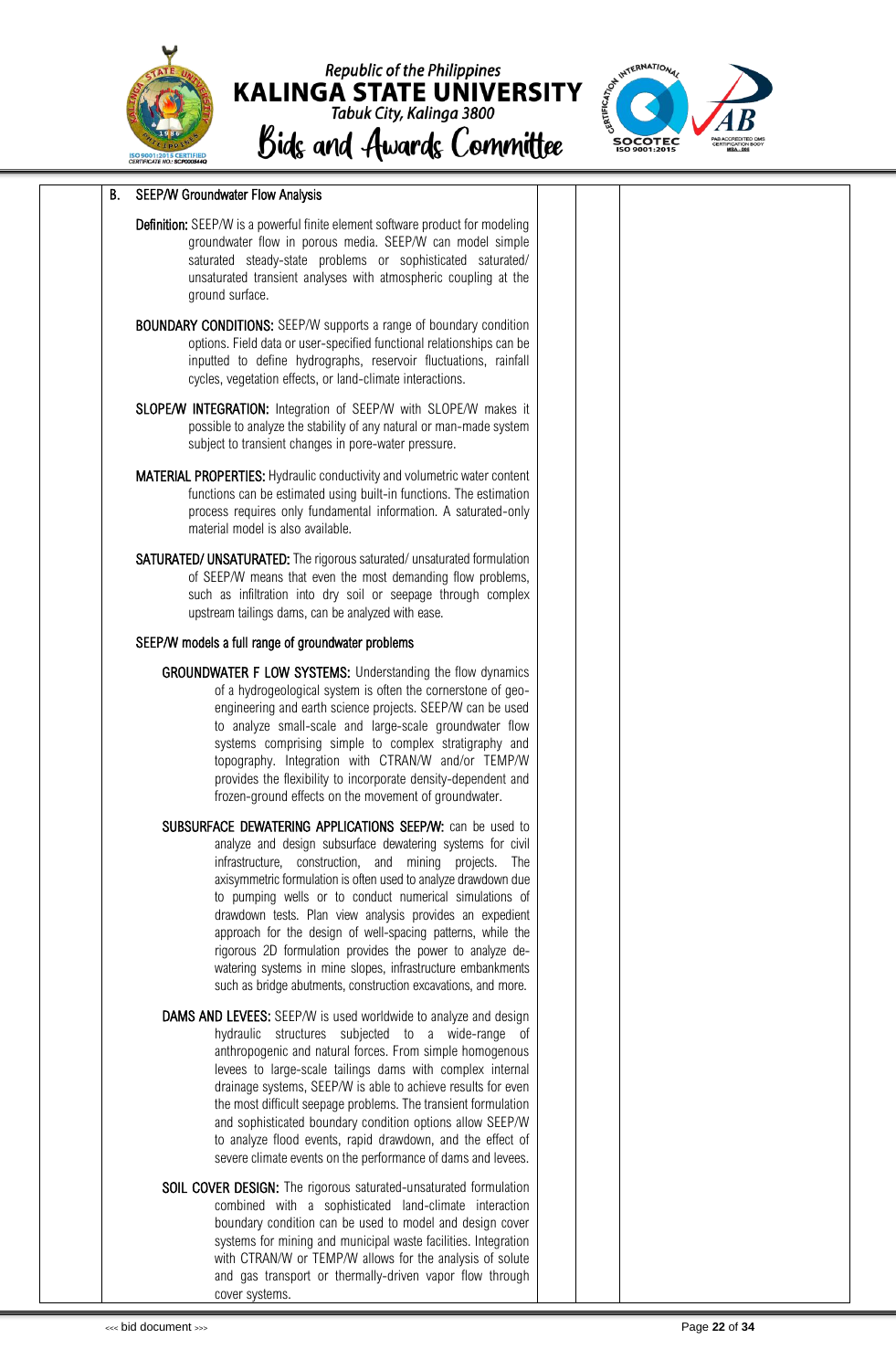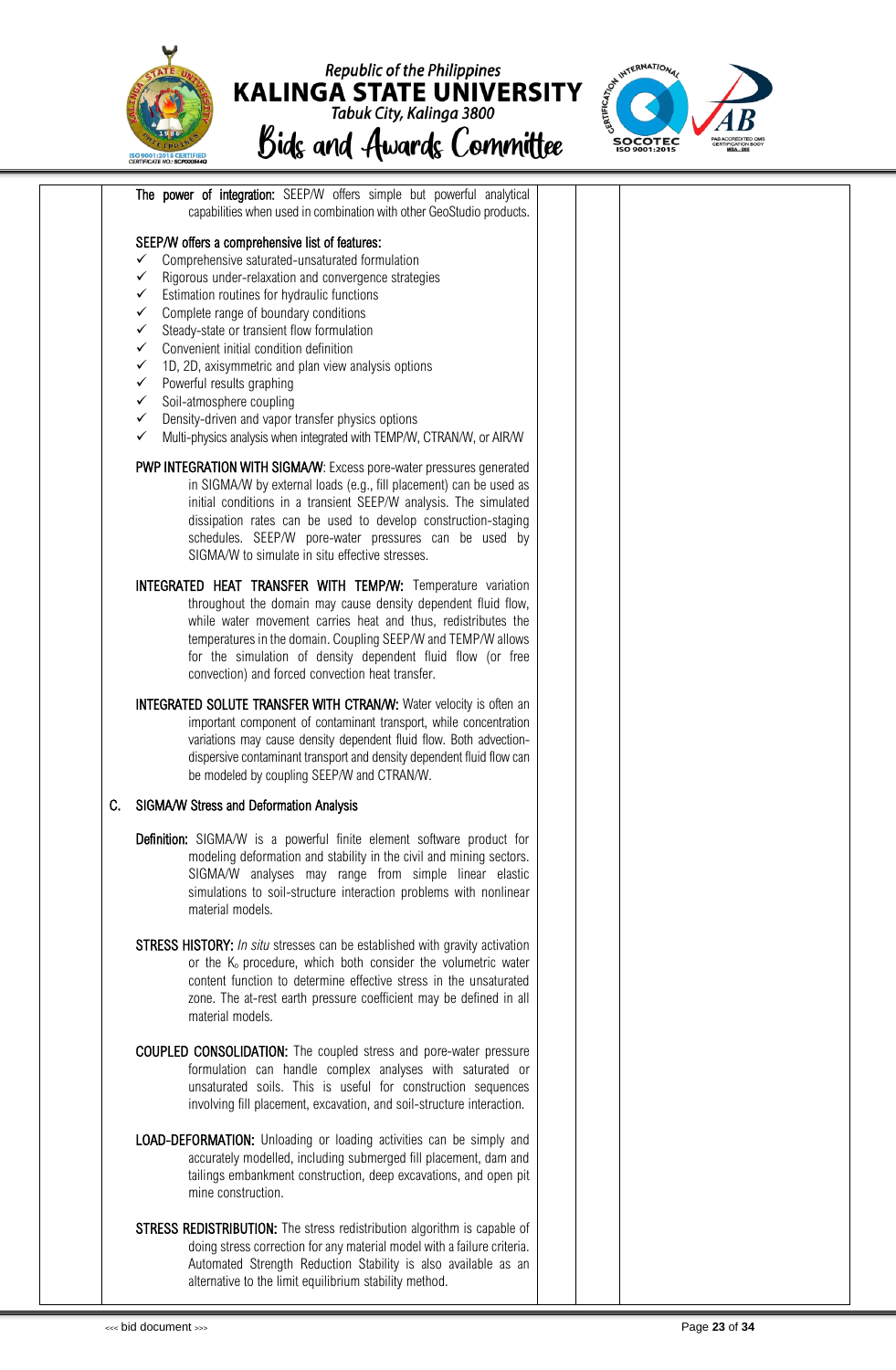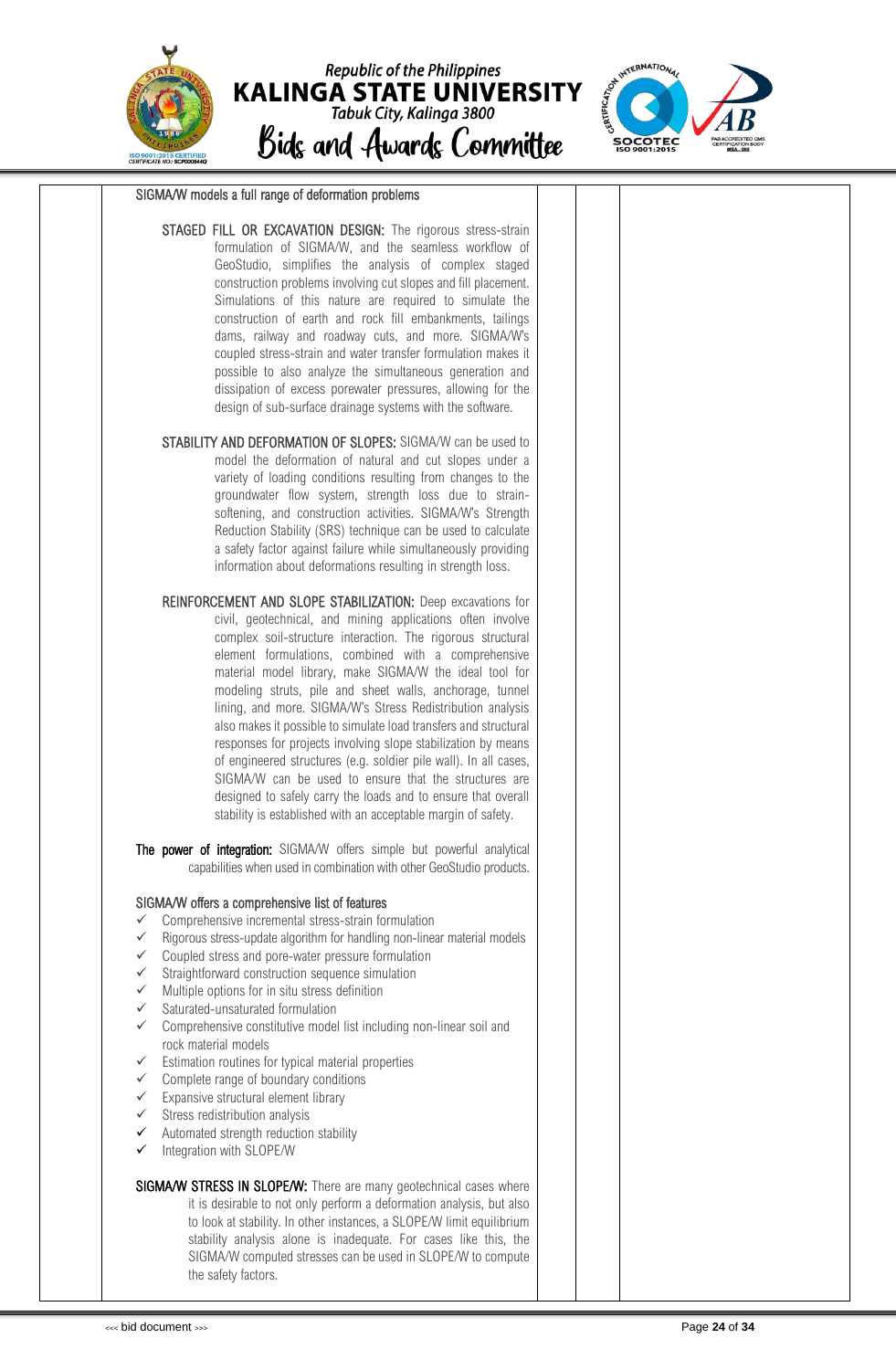





|                | SIGMA/W INTEGRATION WITH SEEP/W: Excess pore-water pressures<br>generated in SIGMA/W by external loads (e.g. fill placement) can<br>be used as initial conditions in a transient SEEP/W analysis. The<br>simulated dissipation rates can be used to develop construction<br>staging schedules. SEEP/W pore-water pressures can be used by<br>SIGMA/W to simulate in situ effective stresses.                                                                                                                                                                                                                                                                                                                                                                                                                                                                                                                                                                                                                                                                                                                                                                                                                                                                                                                                                                                                                                                                                                                                                                                                                                                                                                      |   |      |  |
|----------------|---------------------------------------------------------------------------------------------------------------------------------------------------------------------------------------------------------------------------------------------------------------------------------------------------------------------------------------------------------------------------------------------------------------------------------------------------------------------------------------------------------------------------------------------------------------------------------------------------------------------------------------------------------------------------------------------------------------------------------------------------------------------------------------------------------------------------------------------------------------------------------------------------------------------------------------------------------------------------------------------------------------------------------------------------------------------------------------------------------------------------------------------------------------------------------------------------------------------------------------------------------------------------------------------------------------------------------------------------------------------------------------------------------------------------------------------------------------------------------------------------------------------------------------------------------------------------------------------------------------------------------------------------------------------------------------------------|---|------|--|
|                | SIGMA/W STRESSES IN QUAKE/W: Establishing in situ static stresses can be<br>done simplistically in QUAKE/W. Alternatively, you can use the load<br>sequencing and non-linear constitutive soil models in SIGMA/W to<br>improve the estimation of the static stress conditions. These<br>stresses can be used by a QUAKE/W dynamic analysis as the initial<br>static conditions.                                                                                                                                                                                                                                                                                                                                                                                                                                                                                                                                                                                                                                                                                                                                                                                                                                                                                                                                                                                                                                                                                                                                                                                                                                                                                                                   |   |      |  |
|                | ICT EQUIPMENT (DELIVERY)                                                                                                                                                                                                                                                                                                                                                                                                                                                                                                                                                                                                                                                                                                                                                                                                                                                                                                                                                                                                                                                                                                                                                                                                                                                                                                                                                                                                                                                                                                                                                                                                                                                                          |   |      |  |
|                | <b>LAPTOP</b>                                                                                                                                                                                                                                                                                                                                                                                                                                                                                                                                                                                                                                                                                                                                                                                                                                                                                                                                                                                                                                                                                                                                                                                                                                                                                                                                                                                                                                                                                                                                                                                                                                                                                     |   |      |  |
| $\overline{2}$ | *Colour: Black<br>*RAM: 8 to 16GB upgradable<br>*RAM-Number of slots: 2 x SO-DIMM<br>*RAM-Memory frequency: 2933<br>*RAM-Memory type: DDR4<br>*RAM-Maximum supported capacity: 64GB<br>*Audio: Built-in microphone<br>*Port: HDMI interface / no lightning port / Type-C non-lightning port*1 / USB2.0*1<br>/ headphone and microphone combo interface / USB3.0 *2<br>*Keyboard: Full-size keyboard; RGB backlit keyboard<br>*Touchpad: Multi-touch<br>*Graphics card memory type and bit-width: I(Integrated graphics + discrete<br>graphics) GDDR6 / 128bit/192bit<br>*Graphics card memory capacity: 4 to 6GB<br>*Hard Disk: 512G SSD+ 1TB<br>*Hard Disk-Number of M.2 interfaces: 2<br>*Hard Disk-Number of SATA interfaces: 1<br>*Processor-base frequency: 2.20 to 2.60 GHz<br>*Processor-model: i7-10750H/i7-10870H<br>*Processor-Core:6/8 cores<br>*CPU integrated graphics: Intel integrated graphics<br>*CPU type: Tenth generation Intel Core i7 processor or higher<br>*Processor-Number of threads: 12/16 threads<br>*Processor-acceleration frequency: 5.00 GHz<br>*Other Equipment: not support fingerprint recognition; has a camera<br>*Number of battery cells: 3-cell lithium-ion battery<br>*Power supply-Life time: 2-5 hours<br>*Power adapter: 180W AC adapter<br>*Battery capacity (Wh): 48Wh<br>*WIFI6 technology<br>*LAN: 10/100/1000Mbps<br>*Bluetooth: Bluetooth 5.0-5.1<br>*Screen type: LED backlight; IPS<br>*Screen size: 15.6-inch<br>*Physical resolution: 1920×1080 with 16:9 widescreen display ratio<br>*Operating System: Perpetual License Windows 10 Home 64, English Software:<br>Perpetual License Office Home 2019, 3 year antivirus license, 60VA UPS | 3 | unit |  |
| 3              | *Freebies: Laptop backpack<br>MULTI-FUNCTIONAL A3 PRINTER<br>*Functions:<br>Print, Scan, Copy, 2-sided Print, A3+, ADF, Fax, Borderless Print<br>✓<br>Borderless Print - up to A3+ (13" x 19") paper<br>✓<br>Ultimate wireless printing and networking-print from iPad, iPhone, Android<br>✓<br>tablets and smartphones; include Wi-Fi Direct, Ethernet and NFC<br>Large scans- easily scan up to 11 x 1" with 2-sided Auto Document Feeder<br>✓<br>Fast printing-18 ISO ppm (black) and 10 ISO ppm (color), ideal for home<br>✓<br>office or small office productivity                                                                                                                                                                                                                                                                                                                                                                                                                                                                                                                                                                                                                                                                                                                                                                                                                                                                                                                                                                                                                                                                                                                           | 1 | unit |  |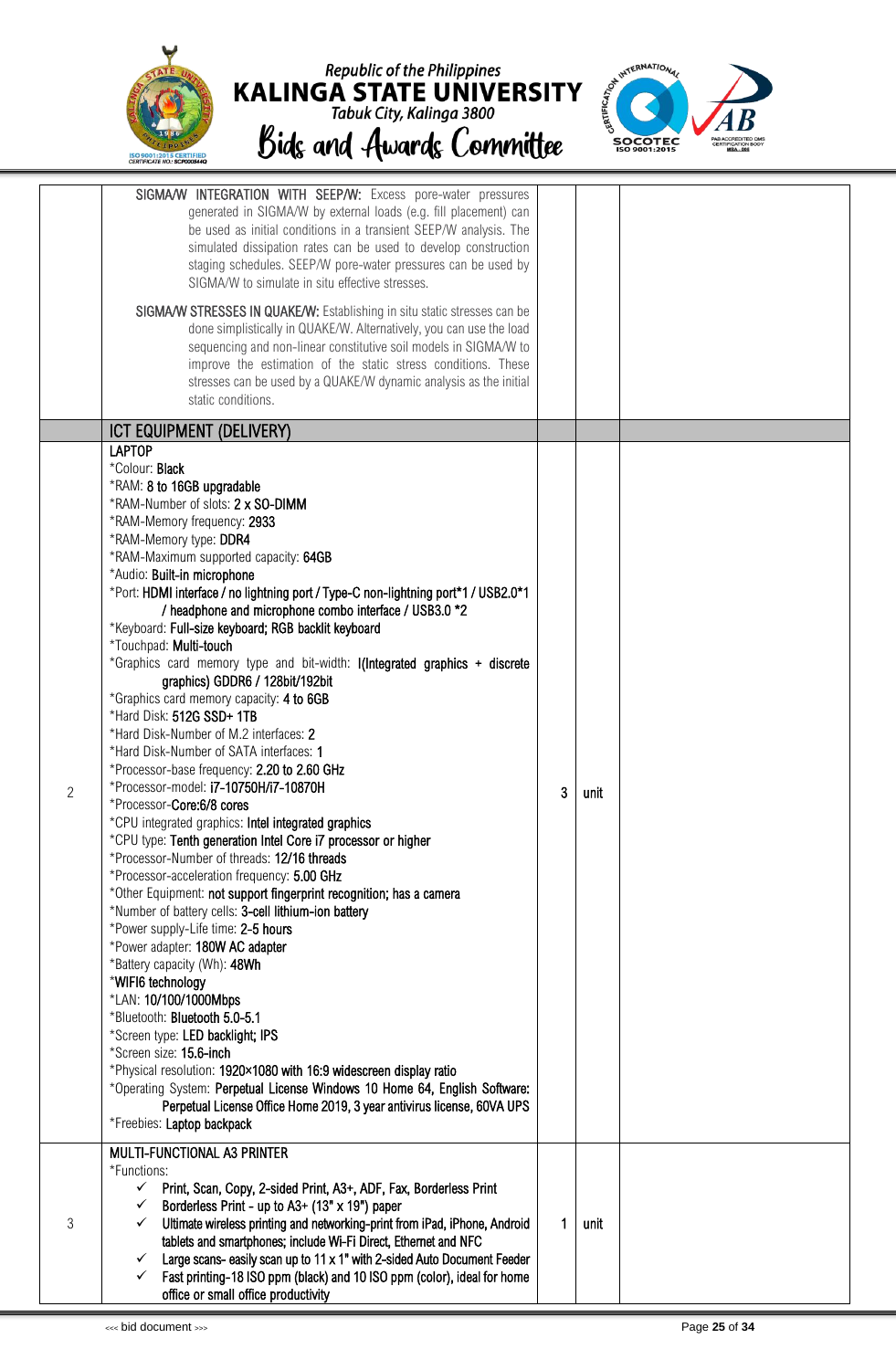| ISO 9001:2015 CERTIFIED<br>CERTIFICATE NO.: SCP000544Q | <b>Republic of the Philippines</b><br><b>KALINGA STATE UNIVERSITY</b><br>Tabuk City, Kalinga 3800<br>Bids and Awards Committee | $\mathcal{E}_{\mathcal{S}}$<br><b>SOCOTEC</b><br>ISO 9001:2015 | <b>PAB ACCREDITED QMS</b><br><b>CERTIFICATION BODY</b><br><b>MSA-005</b> |
|--------------------------------------------------------|--------------------------------------------------------------------------------------------------------------------------------|----------------------------------------------------------------|--------------------------------------------------------------------------|
|--------------------------------------------------------|--------------------------------------------------------------------------------------------------------------------------------|----------------------------------------------------------------|--------------------------------------------------------------------------|

|    | *Operating System Compatibility- Windows 10, Windows 8/8.1, Windows Vista,<br>Windows 7, Windows Server 2003 (SP2) - Windows Server 2016, Mac<br>OS X 10.6.8 - Mac OS 10.12.x<br>*Server System- Windows Server 2012 R2, Windows Server 2012, Windows<br>Server 2008 R2, Windows Server 2008, Windows Server 2003 R2,<br>Windows Server 2003<br>*Economical - uses up to 80 percent less power vs. color laser printers<br>*High Volume Printing- 500-sheets capacity, dual trays, plus rear feed for specialty<br>paper, 125-sheet output tray<br>*Auto 2-sided print, scan and fax -plus 35-page Auto Document Feeder<br>*Easy navigation and control- intuitive 4.3" color touchscreen                                                                                                |  |  |
|----|------------------------------------------------------------------------------------------------------------------------------------------------------------------------------------------------------------------------------------------------------------------------------------------------------------------------------------------------------------------------------------------------------------------------------------------------------------------------------------------------------------------------------------------------------------------------------------------------------------------------------------------------------------------------------------------------------------------------------------------------------------------------------------------|--|--|
|    | <b>TERMS AND CONDITIONS:</b>                                                                                                                                                                                                                                                                                                                                                                                                                                                                                                                                                                                                                                                                                                                                                             |  |  |
| a) | <b>Bidder's Qualification:</b><br>The supplier was able to complete a supply and installation of a License GeoStudio Software or its<br>1.<br>equivalent project to any government agency for the last five (5) years, amounting to at least fifty<br>percent (50%) of the Approved Budget for the Contract (ABC).<br>The supplier must have at least two (2) employed Certified Technology Specialist (CTS) needed to do<br>2 <sub>1</sub><br>the System Design and submit the layout to KSU for approval before implementing the project.<br>Supplier's After-sales Support must have a Web-Based Ticketing System to ensure the Service Level<br>3.<br>Agreement and assign technical manager to look into the equipment issues once encountered an<br>error or malfunctioning issues |  |  |
| b) | All Equipment and components should be branded (not clone, imitation, or assembled) and brand new.<br>The units should be delivered duly packed and sealed by the manufacturer. KSU assumed that the<br>Equipment to be delivered had undergone quality control testing from the manufacturer; hence<br>repacking/resealing the same by sub-dealer is discouraged and inexcusable.                                                                                                                                                                                                                                                                                                                                                                                                       |  |  |
| c) | Availability of parts in the local market by local distributor                                                                                                                                                                                                                                                                                                                                                                                                                                                                                                                                                                                                                                                                                                                           |  |  |
| d) | Provision of Technical Data Sheet indicating the brand name and model of item/s.                                                                                                                                                                                                                                                                                                                                                                                                                                                                                                                                                                                                                                                                                                         |  |  |
| e) | Provision of Operations and Maintenance Manual of the item/s.                                                                                                                                                                                                                                                                                                                                                                                                                                                                                                                                                                                                                                                                                                                            |  |  |
| f) | Prior to issuing the Certificate of Complete Deliveries, the Equipment's testing and ceiling must be<br>conducted with the end-users and TWGs. Hence, conduct training or orientation within weeks after<br>installation is recommended.                                                                                                                                                                                                                                                                                                                                                                                                                                                                                                                                                 |  |  |
| g) | Minimum of 1 year and a maximum of 3-year warranty of service and device/equipment based on the unit<br>will start after the turn-over and orientation of the end-user.                                                                                                                                                                                                                                                                                                                                                                                                                                                                                                                                                                                                                  |  |  |
|    | <b>After Sales Requirements:</b>                                                                                                                                                                                                                                                                                                                                                                                                                                                                                                                                                                                                                                                                                                                                                         |  |  |
| h) | Under warranty coverage: If unrepairable within 7 days, a free service backup unit (1:1) or service spare<br>part of the same or higher Specification must be provided by the supplier until the defective unit/part is<br>considered repaired/replaced.                                                                                                                                                                                                                                                                                                                                                                                                                                                                                                                                 |  |  |
| i) | Monday to Friday, office hours technical support and service                                                                                                                                                                                                                                                                                                                                                                                                                                                                                                                                                                                                                                                                                                                             |  |  |
|    | Capable of providing technical service/assistance within 24 hours OR next business day on-site (NBDOS)<br>service warranty.                                                                                                                                                                                                                                                                                                                                                                                                                                                                                                                                                                                                                                                              |  |  |

#### **STATEMENT OF COMPLIANCE:**

I hereby certify to comply with all the above Technical Specifications including the terms and conditions stipulated herein.

\_\_\_\_\_\_\_\_\_\_\_\_\_\_\_\_\_\_\_\_\_\_\_\_\_\_\_ \_\_\_\_\_\_\_\_\_\_\_\_\_\_\_\_\_\_\_\_\_\_\_\_\_\_\_\_ \_\_\_\_\_\_\_\_\_\_\_\_

Name of Company/Bidder Signature Over Printed Name Date of Representative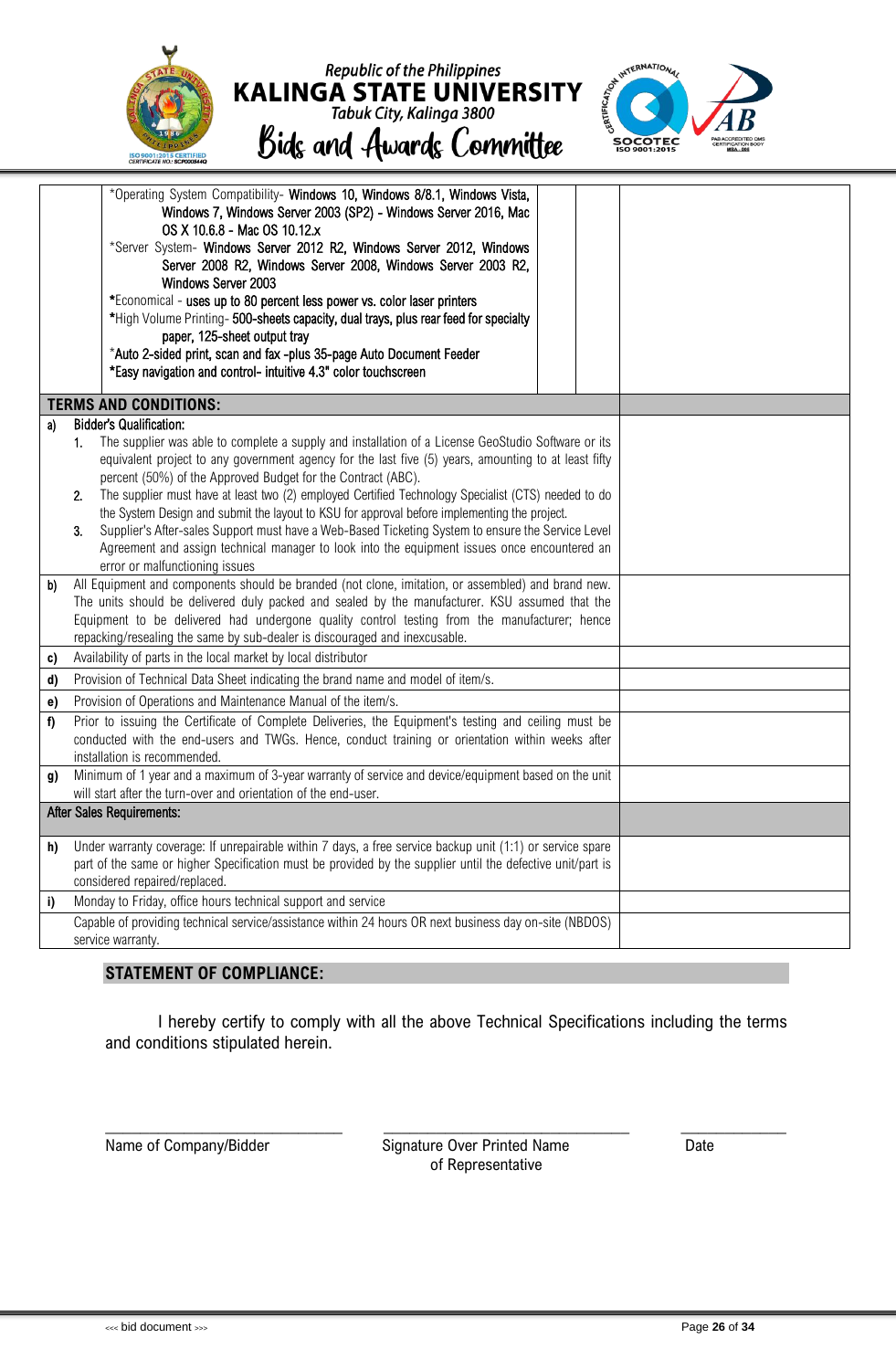

### <span id="page-28-0"></span>*Section VIII. Checklist of Technical and Financial Documents*

### Notes on the Checklist of Technical and Financial Documents

The prescribed documents in the Checklist are mandatory to be submitted in the Bid, but shall be subject to the following:

- a. GPPB Resolution No. 09-2020 on the efficient procurement measures during a State of Calamity or other similar issuances that shall allow the use of alternate documents in lieu of the mandated requirements; or
- b. Any subsequent GPPB issuances adjusting the documentary requirements after the effectivity of the adoption of the PBDs.

The BAC shall be checking the submitted documents of each Bidder against this Checklist to ascertain if they are all present, using a non-discretionary "pass/fail" criterion pursuant to Section 30 of the 2016 revised IRR of RA No. 9184.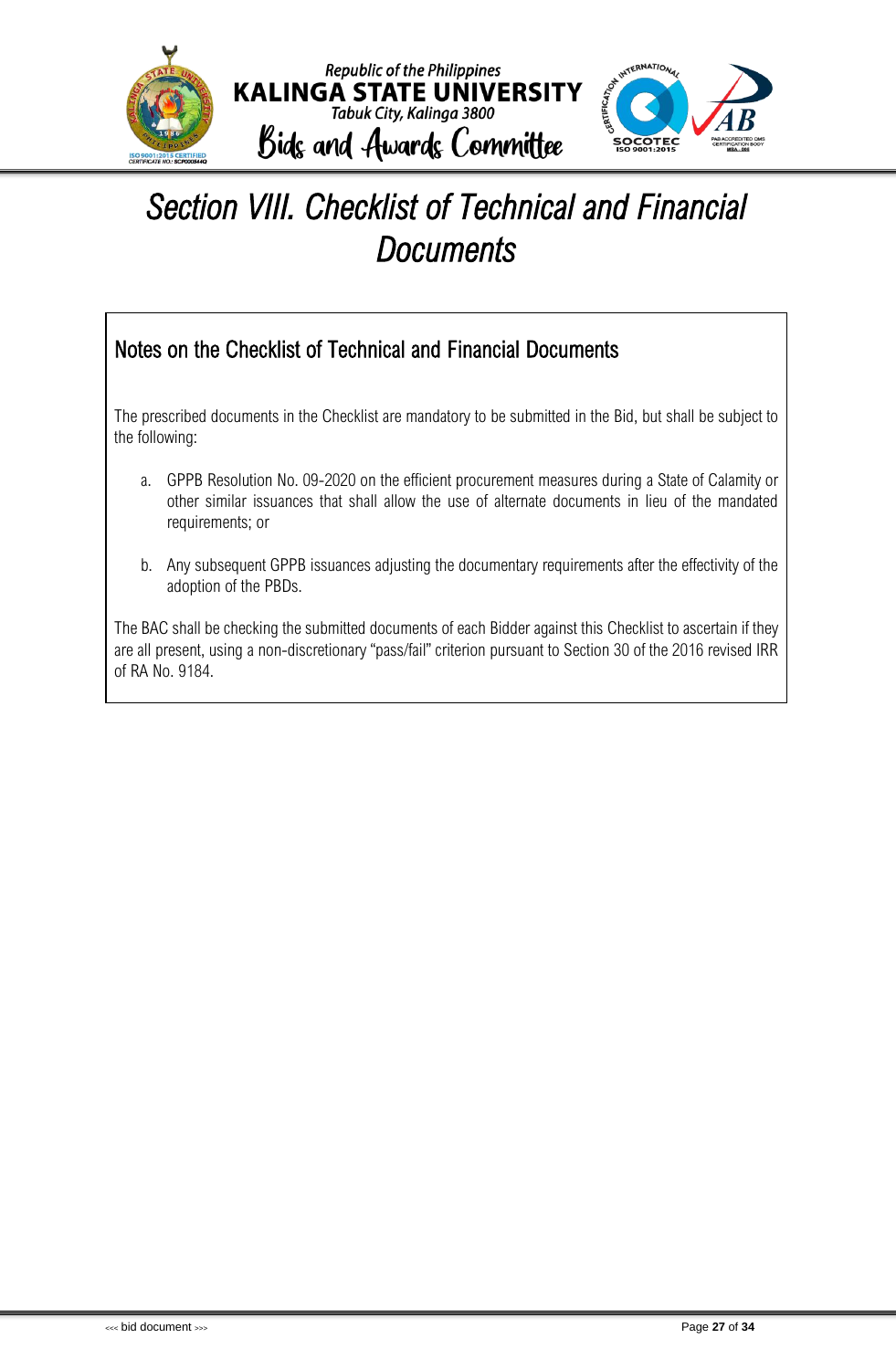



### Checklist of Technical Documents

| Name of Project                            | PROCUREMENT OF GEOSTUDIO SYSTEM INCLUDING ICT EQUIPMENT |
|--------------------------------------------|---------------------------------------------------------|
| <b>Approved Budget</b><br>for the Contract | Php 3,278,500.00                                        |
| Name of Bidder                             |                                                         |
| <b>Address of Bidder</b>                   |                                                         |

| <b>ITEM NO.</b> | <b>PASSED</b>          | <b>FAILED</b> |                                                                                                                                                                                        |  |  |  |  |
|-----------------|------------------------|---------------|----------------------------------------------------------------------------------------------------------------------------------------------------------------------------------------|--|--|--|--|
|                 |                        |               | <b>TECHNICAL COMPONENT ENVELOPE</b>                                                                                                                                                    |  |  |  |  |
|                 |                        |               | <b>Class "A" Documents</b>                                                                                                                                                             |  |  |  |  |
|                 | <b>Legal Documents</b> |               |                                                                                                                                                                                        |  |  |  |  |
|                 |                        | A.            | Valid PhilGEPS Registration Certificate (Platinum Membership) (all pages);                                                                                                             |  |  |  |  |
|                 |                        |               | or                                                                                                                                                                                     |  |  |  |  |
|                 |                        | В.            | Registration certificate from Securities and Exchange Commission (SEC), Department of                                                                                                  |  |  |  |  |
|                 |                        |               | Trade and Industry (DTI) for sole proprietorship, or Cooperative Development Authority                                                                                                 |  |  |  |  |
|                 |                        | C.            | (CDA) for cooperatives or its equivalent document, and<br>Mayor's or Business permit issued by the city or municipality where the principal                                            |  |  |  |  |
|                 |                        |               | place of business of the prospective bidder is located, or the equivalent document for                                                                                                 |  |  |  |  |
|                 |                        |               | Exclusive Economic Zones or Areas; and                                                                                                                                                 |  |  |  |  |
|                 |                        | D.            | Tax clearance per E.O. No. 398, s. 2005, as finally reviewed and approved by the                                                                                                       |  |  |  |  |
|                 |                        |               | Bureau of Internal Revenue (BIR).                                                                                                                                                      |  |  |  |  |
|                 |                        |               | <b>Technical Documents</b>                                                                                                                                                             |  |  |  |  |
|                 |                        | Е.            | Statement of the prospective bidder of all its ongoing government and private                                                                                                          |  |  |  |  |
|                 |                        |               | contracts, including contracts awarded but not yet started, if any, whether similar or                                                                                                 |  |  |  |  |
|                 |                        |               | not similar in nature and complexity to the contract to be bid; and                                                                                                                    |  |  |  |  |
|                 |                        | F.            | Statement of the bidder's Single Largest Completed Contract (SLCC) similar to the                                                                                                      |  |  |  |  |
|                 |                        |               | contract to be bid, except under conditions provided for in Sections 23.4.1.3 and                                                                                                      |  |  |  |  |
|                 |                        |               | 23.4.2.4 of the 2016 revised IRR of RA No. 9184, within the relevant period as<br>provided in the Bidding Documents;                                                                   |  |  |  |  |
|                 |                        |               |                                                                                                                                                                                        |  |  |  |  |
|                 |                        |               | This statement shall be supported with any of the following as applicable:                                                                                                             |  |  |  |  |
|                 |                        |               | / / For Government Contracts:<br>a)                                                                                                                                                    |  |  |  |  |
|                 |                        |               | Certificate of Final Acceptance (CFA) and/or Certificate of Complete Deliveries (CCD) signed<br>i.<br>by Head of the Procuring Entity (HOPE) or its duly authorized representative, or |  |  |  |  |
|                 |                        |               | Official Receipt(s) of the bidder covering the full amount of the contract; or Sales<br>ii.                                                                                            |  |  |  |  |
|                 |                        |               | Invoice issued for the contract, if completed.                                                                                                                                         |  |  |  |  |
|                 |                        |               | [ ] For Private Contracts:<br>b)                                                                                                                                                       |  |  |  |  |
|                 |                        |               | End-user's Acceptance, or<br>i.<br>Official Receipt(s) of the bidder covering the full amount of the contract; and<br>ii.                                                              |  |  |  |  |
|                 |                        | G.            | [ ] Original copy of Bid Security. If in the form of a Surety Bond, also submit a                                                                                                      |  |  |  |  |
|                 |                        |               | certification issued by the Insurance Commission; or                                                                                                                                   |  |  |  |  |
|                 |                        |               | Original copy of Notarized Bid Securing Declaration; and                                                                                                                               |  |  |  |  |
|                 |                        | Н.            | Conformity with the Technical Specifications, which include the following:                                                                                                             |  |  |  |  |
|                 |                        |               | Production/Delivery Schedule based on Section VI- Schedule of Requirements<br>a)                                                                                                       |  |  |  |  |
|                 |                        |               | Manpower Requirements, which shall include the following:<br>b)                                                                                                                        |  |  |  |  |
|                 |                        |               | Organizational chart for the Contract to be bid;<br>1)                                                                                                                                 |  |  |  |  |
|                 |                        |               | List of Bidder's Key Personnel to be assigned to the Contract to be bid, with<br>2)                                                                                                    |  |  |  |  |
|                 |                        |               | their complete qualification and experience data, as follows:                                                                                                                          |  |  |  |  |
|                 |                        |               | i) Key Personnel's Bio-data;                                                                                                                                                           |  |  |  |  |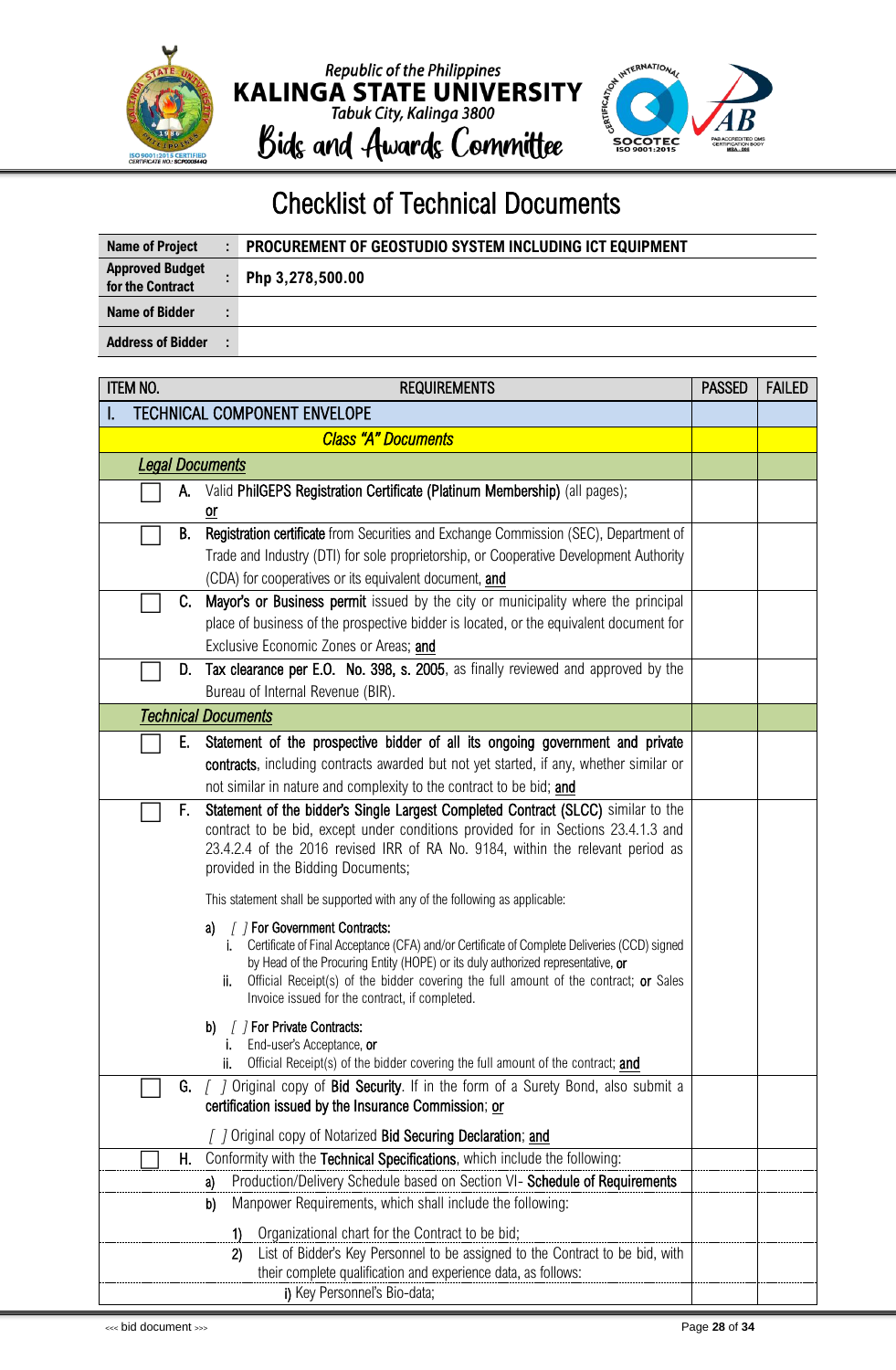

# Republic of the Philippines<br> **KALINGA STATE UNIVERSITY**<br>
Tabuk City, Kalinga 3800<br> **Bidg and Awardg Committee**



| <b>ITEM NO.</b><br><b>REQUIREMENTS</b>                                                                                                                  | <b>PASSED</b> | <b>FAILED</b> |
|---------------------------------------------------------------------------------------------------------------------------------------------------------|---------------|---------------|
| ii) Key Personnel's Certificate of Employment                                                                                                           |               |               |
| After-Sales/Parts, if applicable<br>3)                                                                                                                  |               |               |
| and                                                                                                                                                     |               |               |
| I. Original duly signed revised Omnibus Sworn Statement, with the following                                                                             |               |               |
| supporting paragraphs as follows:                                                                                                                       |               |               |
| 1) Signatory is proprietor/duly authorized representative of bidder.                                                                                    |               |               |
| 2) Full power and authority to perform acts or represent bidder.                                                                                        |               |               |
| 3) Not "blacklisted" or barred from bidding                                                                                                             |               |               |
| 4) Each document is authentic copy of original, complete, and correct.                                                                                  |               |               |
| 5) Authorizing Head of Procuring Entity to verify all documents submitted.                                                                              |               |               |
| 6) Not related to HOPE, BAC, TWG, Secretariat, PMO/IU, within 3rd civil degree.                                                                         |               |               |
| 7) Complies with existing labor laws and standards.                                                                                                     |               |               |
| 8) Aware of and undertaken responsibilities as a bidder.                                                                                                |               |               |
| 9) Did not give any commission, amount, fee, or consideration.                                                                                          |               |               |
| 10) Failure to perform or deliver any of the obligations and undertakings in the                                                                        |               |               |
| Contract shall be sufficient grounds to constitute criminal liability for                                                                               |               |               |
| Swindling (Estafa) or the commission of fraud with unfaithfulness or abuse<br>of confidence through misappropriating or converting any payment received |               |               |
| by a person or entity under an obligation involving the duty to deliver certain                                                                         |               |               |
| goods or services, to the prejudice of the public and the government of the                                                                             |               |               |
| Philippines pursuant to Article 315 of Act No. 3815 s. 1930, as amended, or                                                                             |               |               |
| the Revised Penal Code.<br>i.1. if applicable, Original Notarized Secretary's Certificate in case of a corporation,                                     |               |               |
| partnership, or cooperative; or Original Special Power of Attorney of all                                                                               |               |               |
| members of the joint venture giving full power and authority to its officer to                                                                          |               |               |
| sign the OSS and do acts to represent the Bidder (Authority of the signatory)                                                                           |               |               |
| i.2. Integrity Pledge of KSU Service Provider with the attached ID of AMO                                                                               |               |               |
|                                                                                                                                                         |               |               |
| and                                                                                                                                                     |               |               |
| <b>Financial Documents</b>                                                                                                                              |               |               |
| The Supplier's audited financial statements, showing, among others, the Supplier's<br>J.                                                                |               |               |
| total and current assets and liabilities, stamped "received" by the BIR or its duly                                                                     |               |               |
| accredited and authorized institutions, for the preceding calendar year which should                                                                    |               |               |
| not be earlier than two (2) years from the date of bid submission; and                                                                                  |               |               |
| [ ] The prospective bidder's computation of Net Financial Contracting Capacity<br>K.                                                                    |               |               |
| (NFCC); or                                                                                                                                              |               |               |
| [ ] A committed Line of Credit from a Universal or Commercial Bank in lieu of its                                                                       |               |               |
| NFCC computation.                                                                                                                                       |               |               |
| <b>Class "B" Documents</b>                                                                                                                              |               |               |
| [7] If applicable, a duly signed joint venture agreement (JVA) in case the joint venture<br>L.                                                          |               |               |
| is already in existence; or                                                                                                                             |               |               |
| [ ] duly notarized statements from all the potential joint venture partners stating that                                                                |               |               |
| they will enter into and abide by the provisions of the JVA in the instance that the bid                                                                |               |               |
| is successful.                                                                                                                                          |               |               |
| Other documentary requirements under RA No. 9184 (as applicable)                                                                                        |               |               |
| M. [For foreign bidders claiming by reason of their country's extension of reciprocal                                                                   |               |               |
| rights to Filipinos] Certification from the relevant government office of their country                                                                 |               |               |
| stating that Filipinos are allowed to participate in government procurement activities                                                                  |               |               |
| for the same item or product.                                                                                                                           |               |               |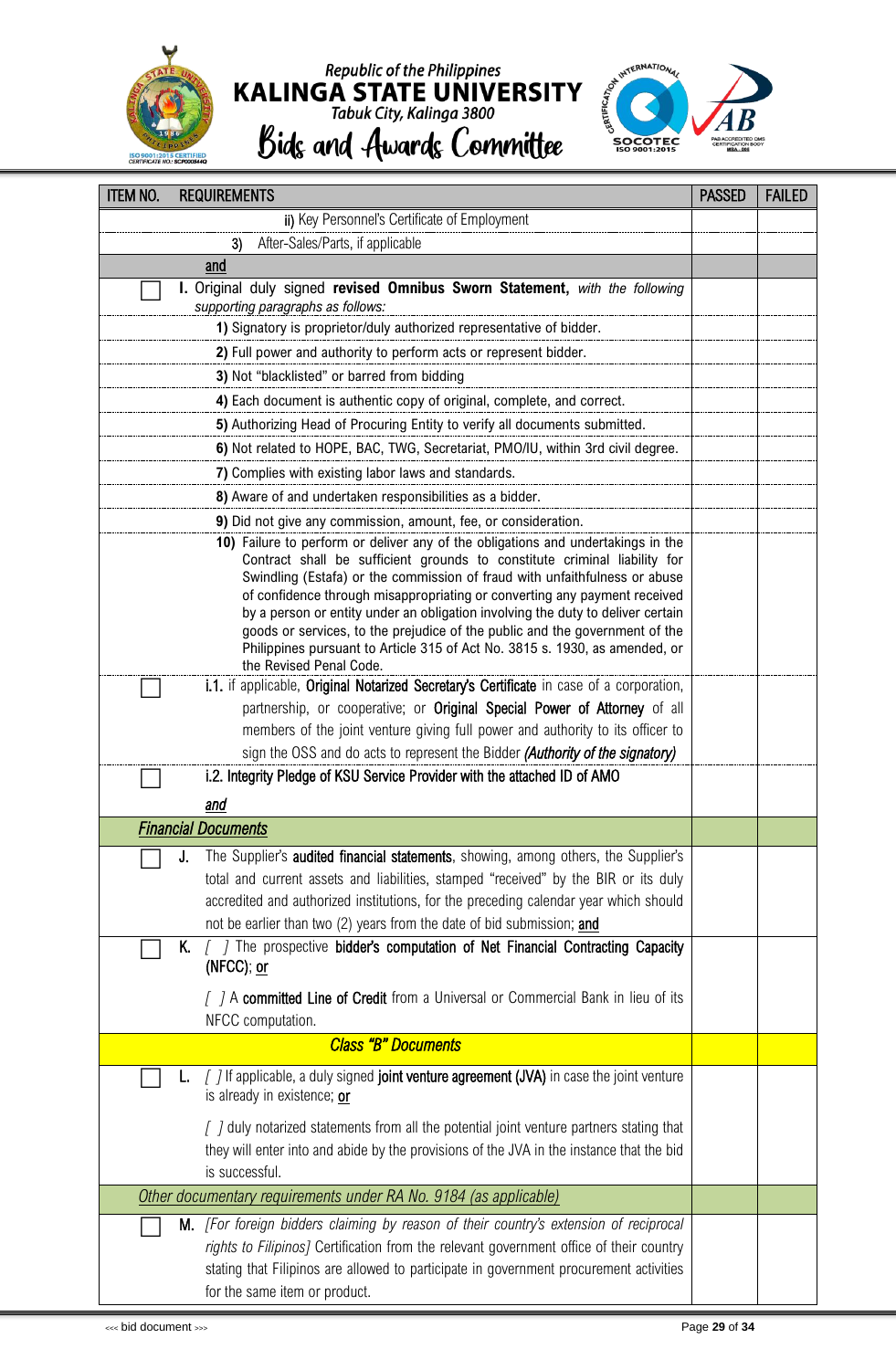



| <b>ITEM NO.</b> | <b>REQUIREMENTS</b>                                                                   | <b>PASSED</b> | <b>FAILED</b> |
|-----------------|---------------------------------------------------------------------------------------|---------------|---------------|
|                 | N. Certification from the DTI if the Bidder claims preference as a Domestic Bidder or |               |               |
|                 | Domestic Entity.                                                                      |               |               |
|                 | <b>0.</b> Certificate of Exclusive Distributorship, if applicable                     |               |               |

*NOTE:* 

- 1. Any missing, incomplete, or patently insufficient document in the above-mentioned Checklist is a ground for outright rejection (non-complying) of the bid.
- 2. For hassle-free and easier bid evaluation, the Technical and Financial Envelopes are preferably soft bounded and with Ear-Tabbing for each Checklist. Ring bounded is discouraged.

#### CHECKED BY:

BAC MEMBER's/TWG's Name and Signature: \_\_\_\_\_\_\_\_\_\_\_\_\_\_\_\_\_\_\_\_\_\_\_\_\_\_\_\_\_\_\_\_\_\_\_\_\_\_\_\_\_\_\_\_

DATE AND TIME OF EVALUATION: **We are all that the set of the set of the set of the set of the set of the set of the set of the set of the set of the set of the set of the set of the set of the set of the set of the set of** 

REMARKS: **in Eligible/ Passed** 

⬜ Non-Eligible/ Failed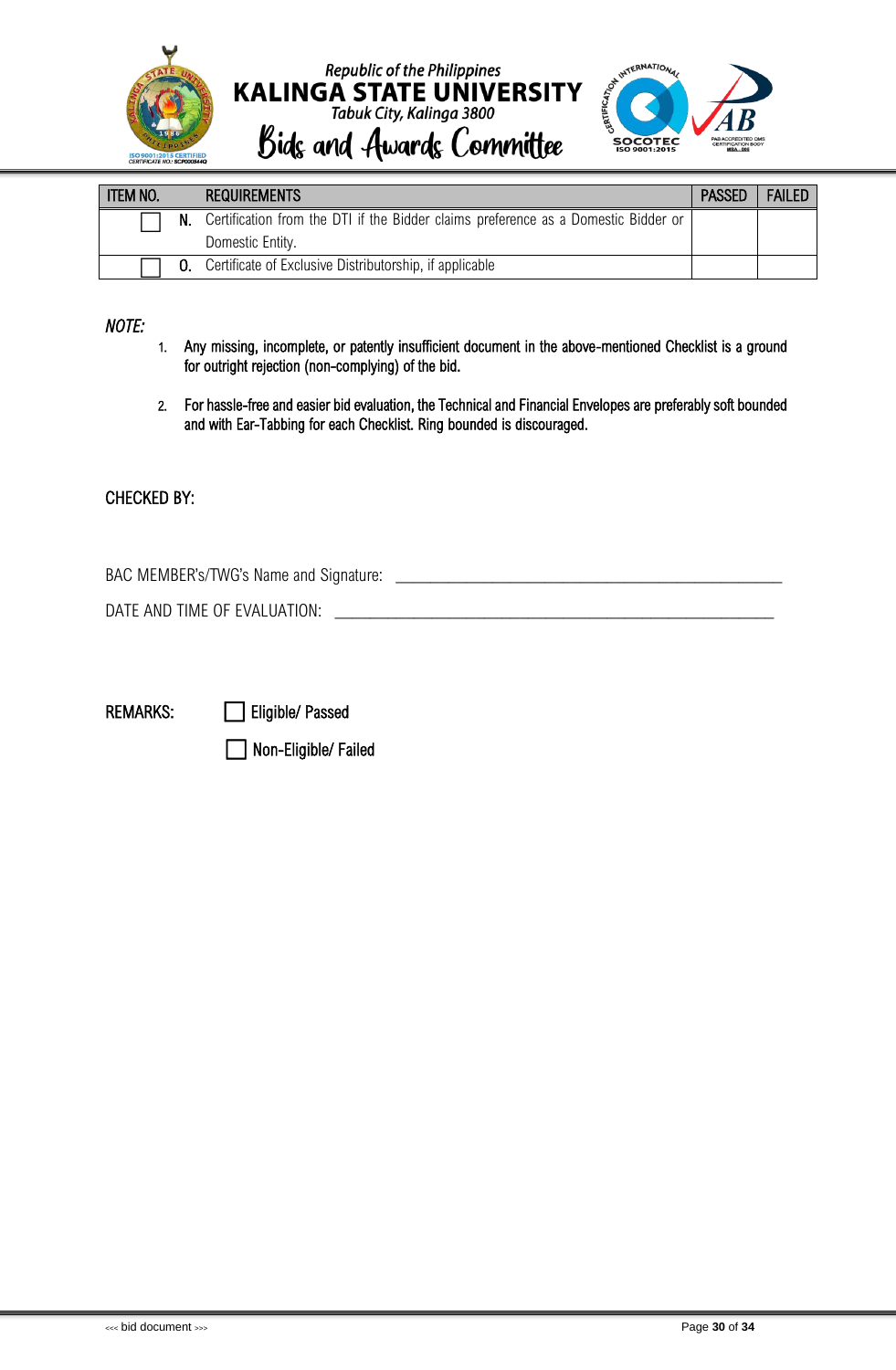

### Checklist of Financial Documents

| <b>Name of Project</b>                     | PROCUREMENT OF GEOSTUDIO SYSTEM INCLUDING ICT EQUIPMENT |
|--------------------------------------------|---------------------------------------------------------|
| <b>Approved Budget</b><br>for the Contract | Php 3,278,500.00                                        |
| Name of Bidder                             |                                                         |
| <b>Address of Bidder</b>                   |                                                         |

| <b>ITEM NO.</b> | <b>REQUIREMENTS</b> |                                                                      |  | <b>FAILED</b> |
|-----------------|---------------------|----------------------------------------------------------------------|--|---------------|
| Ш               |                     | <b>FINANCIAL COMPONENT ENVELOPE</b>                                  |  |               |
|                 | А.                  | Original of duly signed and accomplished Financial Bid Form; and     |  |               |
|                 |                     | <b>B.</b> Original of duly signed and accomplished Price Schedule(s) |  |               |
|                 |                     | C. Technical Data Sheet of Items                                     |  |               |

#### *NOTE:*

- **1.** Any missing, incomplete, or patently insufficient document in the above-mentioned Checklist is a ground for outright rejection (non-complying) of the bid.
- **2.** For hassle-free and easier bid evaluation, the Technical and Financial Envelopes are preferably soft bounded and with Ear-Tabbing for each Checklist. Ring bounded is discouraged.
- **3. Each and every page of the Documents comprising the Financial Proposal shall be signed by the duly authorized representative/s of the Bidder**. Failure to do so shall be a ground for the rejection of the bid.

#### **CHECKED BY:**

BAC MEMBER's/TWG's Name and Signature: \_\_\_\_\_\_\_\_\_\_\_\_\_\_\_\_\_\_\_\_\_\_\_\_\_\_\_\_\_\_\_\_\_\_\_\_\_\_\_\_\_

DATE AND TIME OF EVALUATION:

#### **REMARKS:**

⬜ **Complying** 

⬜ **Non-Complying**